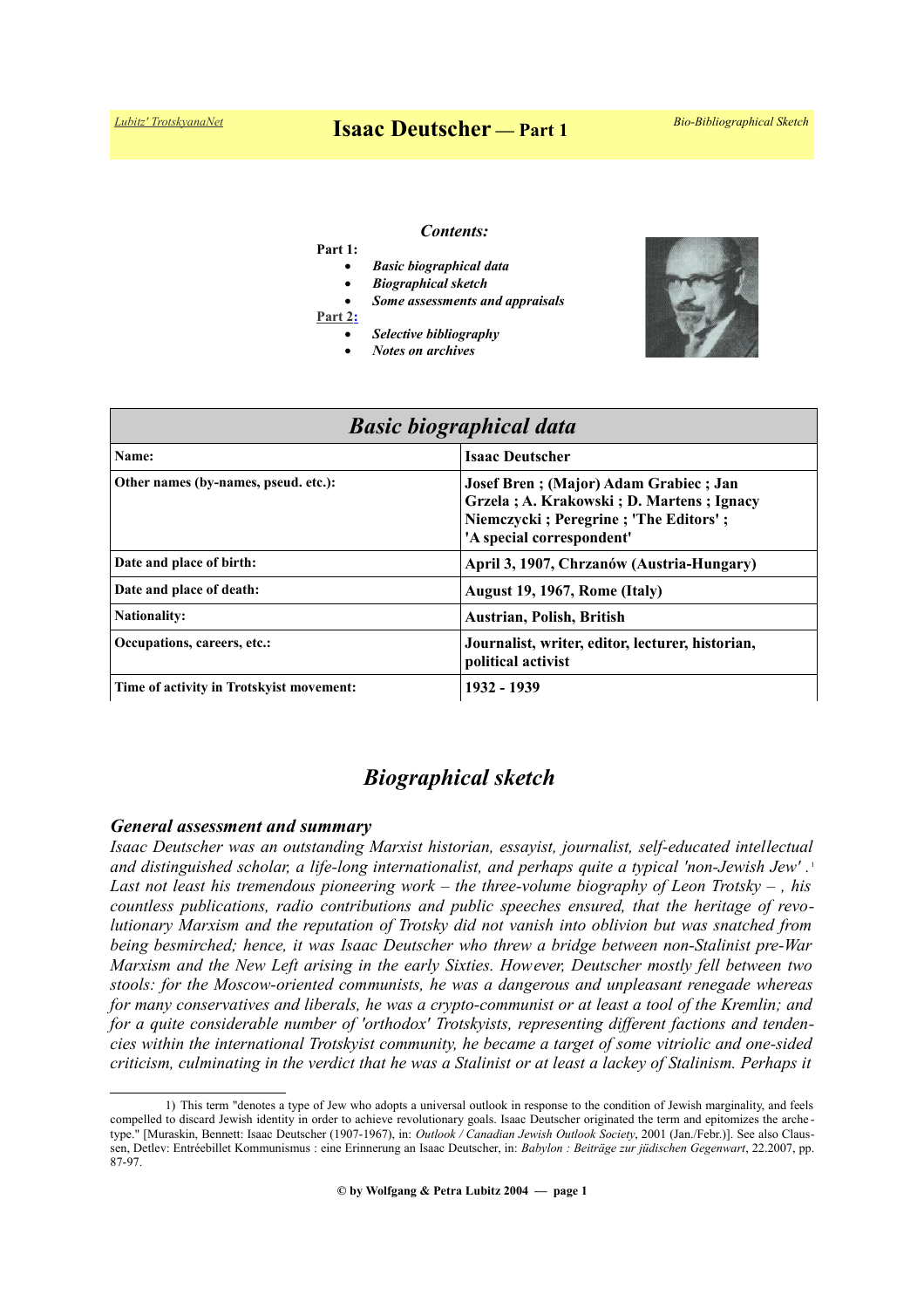*is correct to characterize him as a heretic – but not a renegade – in a way a quadruple heretic: one who first renounced orthodox Judaism and Zionism, then bourgeois Weltanschauung, then Stalinist communism and eventually 'orthodox' Trotskyism. A never wavering humanist and a faithful Marxist to the end, Deutscher, in the 1950s and 1960s (and, of course, beyond), had a considerable intellectual influence on many people who could associate neither with Western apologists of Cold War nor with Stalinism and reformism; and it is not unlikely that more people – particularly from middle class milieu – became Trotskyists or at least sympathizers of Trotskyism rather by the work of Isaac Deutscher than by the action of those Trotskyists (or, alleged Trotskyists, if you like) who used to attack him so vigorousl[y](#page-1-0)*<sup>2</sup> *.*

*Our biographical sketch is based on the material listed in the final paragraphs of the* Selected bibliography *section (in [part 2](https://www.trotskyana.net/Trotskyists/Bio-Bibliographies/bio-bibl_deutscher_i_2.pdf) of this bio-bibliographical sketch).*

### *Family*

Isaac Deutscher was born on April [3](#page-1-1), 1907 in Chrzanów, near Kraków [Cracow], Poland<sup>3</sup>, as the eldest son of Jacob Kopel Deutscher<sup>[4](#page-1-2)</sup>, a printer and publisher, and his (second) wife, Gustawa Deutscher (b. Jolles). In June 1947, Isaac Deutscher married his companion Tamara Lebenhaft (1913-1990)<sup>[5](#page-1-3)</sup>, a teacher, journalist and literary critic of Jewish-Polish origin who had left Poland first for Belgium and then for Britain. In May 1949 the Deutschers became British citizens; the couple got a son, Martin Charles (1950-2014).

# *Childhood and youth — first 'heresy*'

The boy, who proved as highly gifted and was equipped with an incredible memory and faculty for learning, was raised and educated by his orthodox parents in accordance with Jewish traditions. Considered a sort of infant prodigy and destined to become a Talmudic scholar one day, he first attended a local Jewish school being a brilliant student of Talmud and Torah, and then a gymnasium in Cracow where the family settled from 1923. However, already in the age of puberty, Isaac Deutscher rejected Jewish religiosity, became an atheist and began to break off what he considered oppressing chains with regard to his self-determination and further intellectual development - that was his first 'heresy'<sup>[6](#page-1-4)</sup>. More or less fluent in several languages (Yiddish, Hebrew, Polish, German, French, and Latin), he read extensively, and as an extra-mural student of literature, philosophy and history at the *Uniwersytet Jagiellónski (Jagellionian University)* at Cracow he began to write, translate (into Polish) and publish poetry,

<span id="page-1-0"></span><sup>2)</sup> For the quite different and controversial Trotskyist assessments of Isaac Deutscher see the paragraphs *Posthumous works and works on Deutscher* and *Some assessments and appraisals* of our biographical sketch (see below).

<span id="page-1-1"></span><sup>3)</sup> Situated in north-western Galicia which at that time was part of the Austro-Hungarian Empire and in 1919 became part of the independent Polish Republic.

<span id="page-1-2"></span><sup>4)</sup> Both parents of Isaac Deutscher became victims of the Holocaust and disappeared in Auschwitz during World War II. Two of Isaac Deutscher's three siblings, Manya and Salek, perished there, too.

<span id="page-1-3"></span><sup>5)</sup> Tamara Deutscher (b. Lebenhaft, daughter of Samuel Lebenhaft, and divorced wife of Hilary Frimer) came from an atheist and socialist Jewish family. She studied mathematics and history. Undoubtedly, she played a quite decisive role with regard to Isaac Deutscher's life and work; with Ken Tarbuck's words: *"... Yet from the time of their marriage Tamara demonstrated an unswerving devotion to socialism and the ideas which Isaac held. This, however, was not a case of a woman subordinating herself to her husband. At every turn it was clear that she was totally committed to socialism in her own right. Their marriage became a true intellectual partnership, the products of which began to appear with the publication of Isaac's biography of Stalin which was published in 1949. Tamara subordinated her own career as a writer to that of Isaac, acting as his research assistant and, more importantly, as his collaborator in the fullest sense. It is clear that without her active, dedicated help the Isaac Deutscher that we knew from his writings would not have existed. [...] There was physical evidence of this close collaboration in the Deutscher's study. Two desks faced each other that enabled an easy flow of materials and ideas between them. Isaac's desk remained in place after his death, obviously giving support and comfort to Tamara in the years of widowhood that followed."* [Tarbuck, Ken: Tamara Deutscher (1913-1990), in: *Revolutionary History*, 3.1991 (3), p. 43]. For some further appreciations of Tamara Deutscher see for example the obituaries by Daniel Singer (*Tamara Deutscher*, in: *The Independent*, 1990, Aug. 10) and by Ralph Miliband (*An historic partnership*, in: *The Guardian*, 1990, Aug. 9).

<span id="page-1-4"></span><sup>6)</sup> *" Yet the father remained a deeply religious man, and he brought up Isaac in the same spirit. Isaac attended a Yehiva and was known as an* Ilui *(a youthful genius, in free translation) before his* Bar Mitzvah*. To seek secular education was a break with tradition in his family. Still wearing his ringlets and Hassidic garb, he passed the entrance examination at the local Polish high school and soon mastered Polish to perfection. Later on he made use of the extra-mural facilities of the University of Cracow. He had his teachers and mentors in those days, but he is essentially a self-educated man, with all the strengths and weaknesses of this type of scholar."* [Goldsmith, Samuel Joseph: Isaac Deutscher : the original sovietologist, in: *Goldsmith, Samuel Joseph: Twenty 20th century Jews*, New York, NY, 1962, p. 38]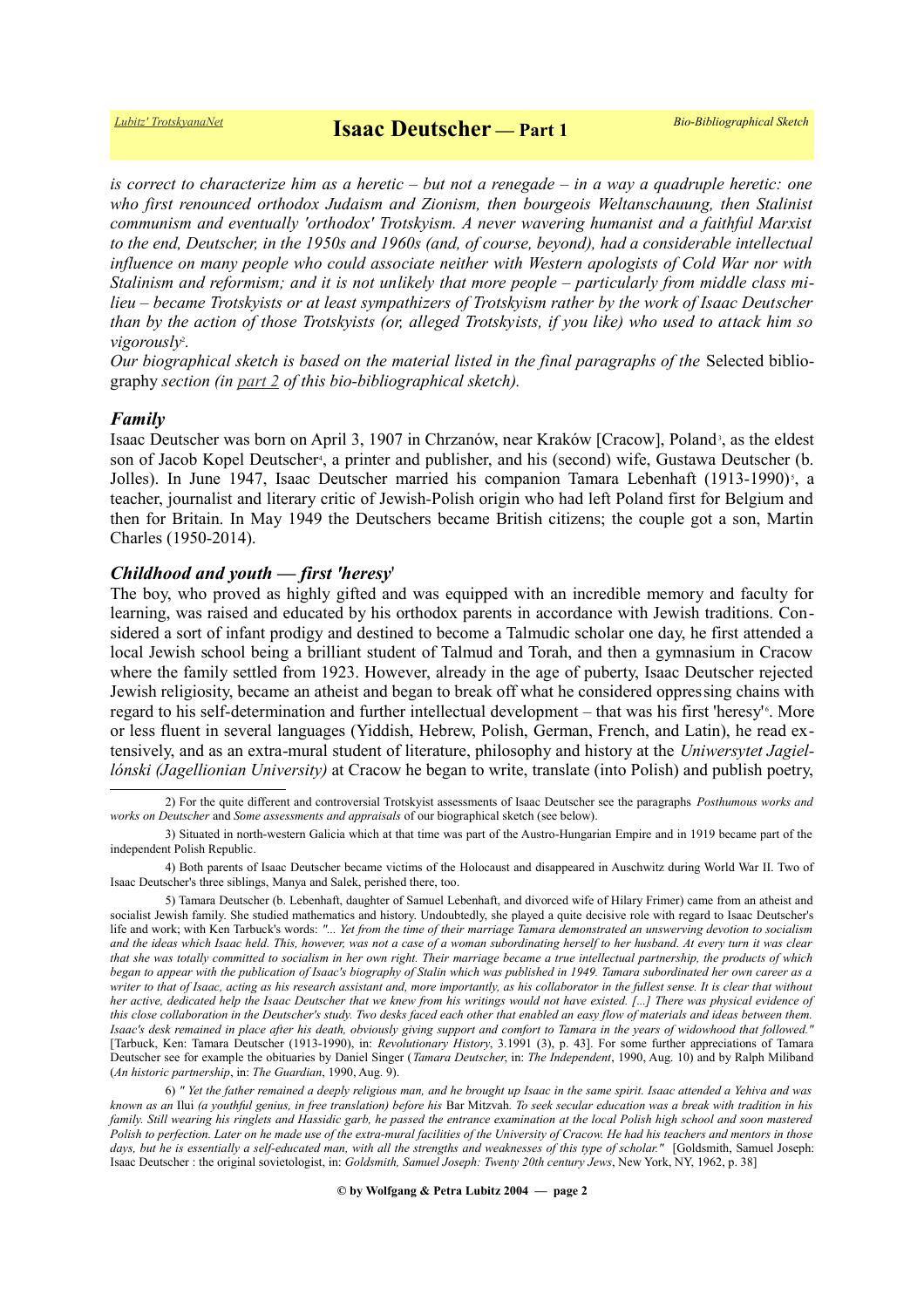soon making a reputation among the literary avant-garde, students and intellectuals of the city; he also began to cope with subjects of literary and theatrical criticism and later even made interviews with Thomas [Mann](https://de.wikipedia.org/wiki/Thomas_Mann) and Stefan [Żeromski.](https://en.wikipedia.org/wiki/Stefan_%C5%BBeromski)

# *Deutscher becomes a Marxist — second 'heresy'*

In 1925, Deutscher said farewell to his parents and moved from Cracow to Warsaw. Soon after taking up studies in philosophy and economics at the *Uniwersytet Warszawski (University of Warsaw)*, another 'heresy' took place in Deutscher: radically renouncing his bourgeois background, he came to accept Marxism, making history, economics and the real antagonisms of society a very focus of his interest and activities. In 1926, he joined the ranks of the *Kommunistyczna Partia Polski (KPP) (Communist Party of Poland, CPP),* which under the military-autocratic regime of Marshal Józef [Pilsudski](https://en.wikipedia.org/wiki/J%C3%B3zef_Pi%C5%82sudski) had been outlawed and thus had to go underground. Earning his living chiefly as a proofreader (from 1925 to 1939) on *Nasz Przegląd [Our Review]*<sup>[7](#page-2-0)</sup>, a Jewish newspaper in Polish language to which he also sporadically contributed articles, chiefly literary criticism; such articles on literature and theatre he also sent to other papers, e.g. to *Nowy Dziennik [New Paper]*. His passionate interest in literature and arts never vanished. At the same time, Deutscher was deeply involved in the editing of clandestine and semi-legal communist papers, in writing articles – which were published anonymously or under pseudonym with regard to censorship and political and police repression – for various party pamphlets and papers (as for example *Nowy przegląd [New Review]* and *Miesiecznik literacki*)*,* and in producing leaflets. "To live a second life underground was the lot of many in a country without political freedom["](#page-2-1)<sup>8</sup>. The young man soon became a renowned party intellectual. Covertly, he continued his communist agitation even when he had to do military service in the Polish Army in 1929/30.

# *From communism to Trotskyism — third 'heresy'*

Alerted by the Stalinist *Comintern* policy of the 'third period', by the hazardous implications of Stalin's adventurist and suicidal theory and practice of 'social fascism', and in view of the menacing rise of fascism in Germany, Deutscher soon began to fundamentally criticise Stalin's policy and the general line of the Stalinized *CP* (in Poland as well as abroad). His renunciation of Stalinist policy and theory was intensified by the many negative impressions which Deutscher got when visiting the USSR on behalf ofthe Polish CP in 1931<sup>9</sup> and, of course, by the strong influence of Leon Trotsky who tirelessly attacked Stalin's regime in the USSR and *Comintern's* stupid course of 'social fascism', particularly in Germany, in innumerable pamphlets and articles, e.g. in his *Biulleten' oppozitsii*[10](#page-2-3) which Deutscher was a reader of. Like Trotsky, Deutscher strongly advocated a united workers' front against the danger of fascism. Within the Polish *CP*, Deutscher began to organize a small anti-Stalinist faction, challenging the party leadership and of course the *Comintern*. He factually became a Trotskyist – a 'heretic' once more, this time a 'heretic' from (Stalinist) communism. Eventually, after having written an article about the danger of a new barbarism in Europe (in case of a Nazi victory in Germany), objecting the policy of the *Comintern* and of the German *CP* in view of the rise of Nazism, which was published under his pseudonym A. Krakowski in a Polish-Yiddish paper, *Literarishe bleter [Literary Leaves]*, Deutscher was expelled from the Polish *CP* in November 1932 for exaggerating the danger of fascism and for spreading panic among the workers. From that time, he was considered by the Kremlin and by all brands of Stalinist communism as a dangerous renegade, defector and traitor. Those Polish communists who were in solidarity with Deutscher's vitriolic criticism and his warnings, were excluded from the party, too. Deutscher together with other expellees formed the nucleus of a Polish Left

<span id="page-2-1"></span><span id="page-2-0"></span><sup>7)</sup> A newspaper of Zionist orientation. One of the paper's correspondents, Bernard Singer, became a life-long friend of Deutscher.

<sup>8)</sup> Goldsmith, Samuel Joseph: Isaac Deutscher : the original sovietologist, in: *Goldsmith, Samuel Joseph: Twenty 20th century Jews*, New York, NY, 1962, p. 39.

<span id="page-2-2"></span><sup>9)</sup> During his visit to the USSR, Deutscher was offered the post of a Professor at Moscow University, but he denied.

<span id="page-2-3"></span><sup>10)</sup> For more details about this mouthpiece of Trotsky see our feature about the *[Biulleten' Oppozitsii.](https://www.trotskyana.net/Leon_Trotsky/Biulleten__Oppozitsii/biulleten__oppozitsii.html)*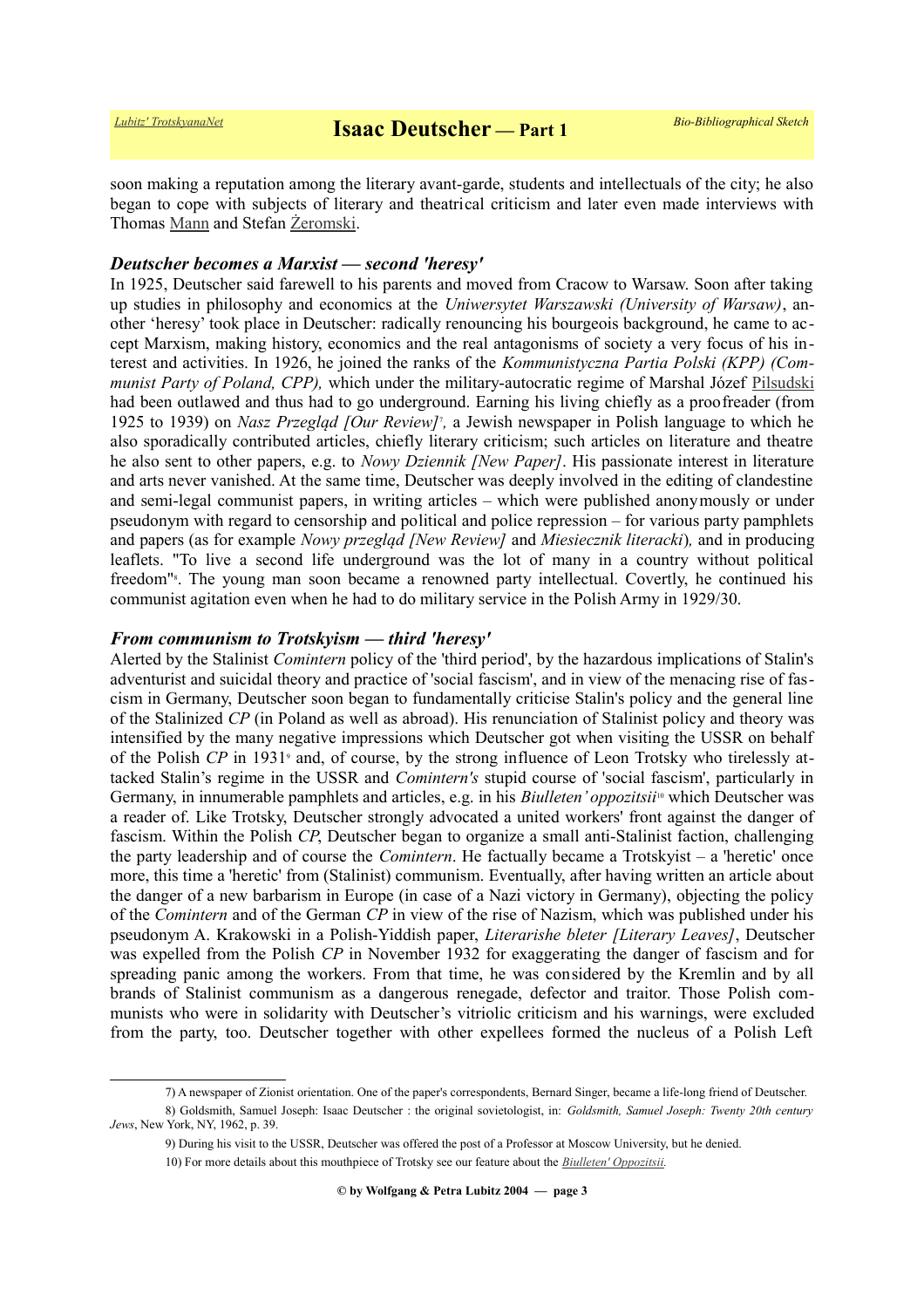Opposition (Bolshevik-Leninists) which immediately was greeted by Trotsky<sup>[11](#page-3-0)</sup> who emphasized their double persecution by the henchmen both of Pilsudski and of Stalin. Deutscher belonged – together with Hersh [Mendel](https://fr.wikipedia.org/wiki/Hersh_Mendel) (Sztokfisz), Solomon Ehrlich and Stefan Lamed – to the leadership of the Polish Trotskyist group at that time which only in 1934 formally affiliated as a section with Trotsky's *International Communist League (ICL).* Trotsky's so-called 'French turn' (i.e. orientation towards entryist tactics) caused some trouble inside the Polish group, a majority of which eventually agreed with Trotsky. Thus, most of the Jewish (and Yiddish-speaking) members joined the ranks of the *Bund*, an anti-Zionist Jewish workers' organization, whereas most of the Polish (or, Polish-speaking) members – including Deutscher – joined the ranks (from 1935 to 1937) of the *Polska Partia Socjalistyczna (PPS, Polish Socialist Party),* by far the largest of the socialist parties of the country which also dominated the trade union movement. The Polish Bolshevik-Leninists remained a rather small group which in 1938 claimed a membership of only some 350 militants)<sup>[12](#page-3-1)</sup>.

Still working as a proofreader, Deutscher tirelessly continued his studies and research work. As a consequence from dictatorship, censorship, and last not least from World War, only few of Deutscher's writings from his Polish period have survived<sup>[13](#page-3-2)</sup>, e.g. a booklet about the first Moscow trial<sup>[14](#page-3-3)</sup>. After having left the *PPS*, Deutscher "to have a platform he now had to set up one on his own, a monthly called *Widnokrąg* (i.e. Horizon). It was almost literally a one-man show."<sup>[15](#page-3-4)</sup>

The question of whether a new, *Fourth International (FI)* should be launched or not, was controversially discussed within the ranks of the Polish Trotskyists [16](#page-3-5). Deutscher was one of those arguing against the proclamation of such a body at that time because he held that the conditions for its success did not already exist<sup>[17](#page-3-6)</sup>, a position which was shared by the majority of the Polish section; thus, the two Polish delegates to the founding congress of the *Fourth International*, held at Périgny near Paris in September 1938, voted – together with one of the French delegates, Yvan [Craipeau](https://fr.wikipedia.org/wiki/Yvan_Craipeau) – against the proclamation of the *FI*. However, the Polish Trotskyists remained faithful, and loyally respected the discipline of the International. During the German occupation and the Nazi terror against the Jewish and Polish population, almost the entire Polish Trotskyist movement was physically wiped out, with the exception of only a handful surviving militants<sup>[18](#page-3-7)</sup>. It should be added here, that in 1938 the *International Executive Committee* of the Stalinist *Comintern* dissolved the *KPP* on the charge that it was thoroughly infiltrated by secret police agents, saboteurs, etc. Most of those hitherto party leaders who lived in Russian exile, were executed or deported to Siberian forced-labour camps. Some two decades later, Isaac Deutscher, in a long interview conducted by K.S. Karol, dealt with the stirring fate of the Polish *CP*

<span id="page-3-0"></span><sup>11)</sup> T[rotsky], L[eon]: Privet pol'skoi levoi oppozitsii!, in: *Biulleten' oppozitsii (bol'shevikov-lenintsev) = Bulletin der Opposition (Bolschewiki-Leninisten)*, 1932 (29/30), pp. 18-19. For English version see T[rotsky], L[eon]: Greetings to the Polish Left Opposition, in: *Trotsky, Leon: Writings of Leon Trotsky [1932]*, New York, NY, 193, pp. 180-181.

<span id="page-3-1"></span><sup>12)</sup> See Alexander, Robert J.: International Trotskyism, 1929-1985 : a documented analysis of the movement, Durham and London, 1991, p. 650.

<sup>13)</sup> For more details see Singer, Daniel: Armed with a pen : notes for a political portrait of Isaac Deutscher, in: *Isaac Deutscher : the man and his work / ed. by David Horowitz*, London, 1971, p. 36.

<span id="page-3-5"></span><span id="page-3-4"></span><span id="page-3-3"></span><span id="page-3-2"></span><sup>14)</sup> Deutscher, I.: Proces Moskiewski. - Warszawa : Tow. Wyd. "Światło", [1936]. - 32 pp.

<sup>15)</sup> Singer, Daniel: Armed with a pen : notes for a political portrait of Isaac Deutscher, in: *Isaac Deutscher : the man and his work / ed. by David Horowitz*, London, 1971, p. 34

<sup>16)</sup> See for example Singer, Daniel: Armed with a pen : notes for a political portrait of Isaac Deutscher, in: *Isaac Deutscher : the man and his work / ed. by David Horowitz*, London, 1971, p. 34

<span id="page-3-6"></span><sup>17)</sup> "[...] the three previous Internationals had all been proclaimed in period when the workers and revolutionary movements were on the upswing, and their establishment had thrown terror into the capitalist ruling class. In contrast, in 1938 there was a conservative and reactionary trend which would mean that the proclamation of a new revolutionary International would have little impact. This was particularly the case [...] because of the exceedingly small size of the groups and parties making up the International. Unlike each of its three predecessors, the Fourth International had no major national working-class or revolutionary group associated with it." [Alexander, Robert J.: International Trotskyism, 1929-1985 : a documented analysis of the movement, Durham and London, 1991, p. 651]

<span id="page-3-7"></span><sup>18)</sup> It should be noted that a tiny but heroic group of Jewish Trotskyists functioned in the Warsaw ghetto before it was liquidated by the Nazis; the group in 1940 and 1941 was even able to illegally produce some 8 issues of *Czerwony sztander [Red Flag]* and 8 issues of *Przeglad marksistowski [Marxist Review].* See Alexander, Robert J.: International Trotskyism, Durham, NC [etc.], 1991, p.651 and Lubitz, Wolfgang and Petra: Trotskyist serials bibliography, München [etc.], 1993, p. 70 and p. 215.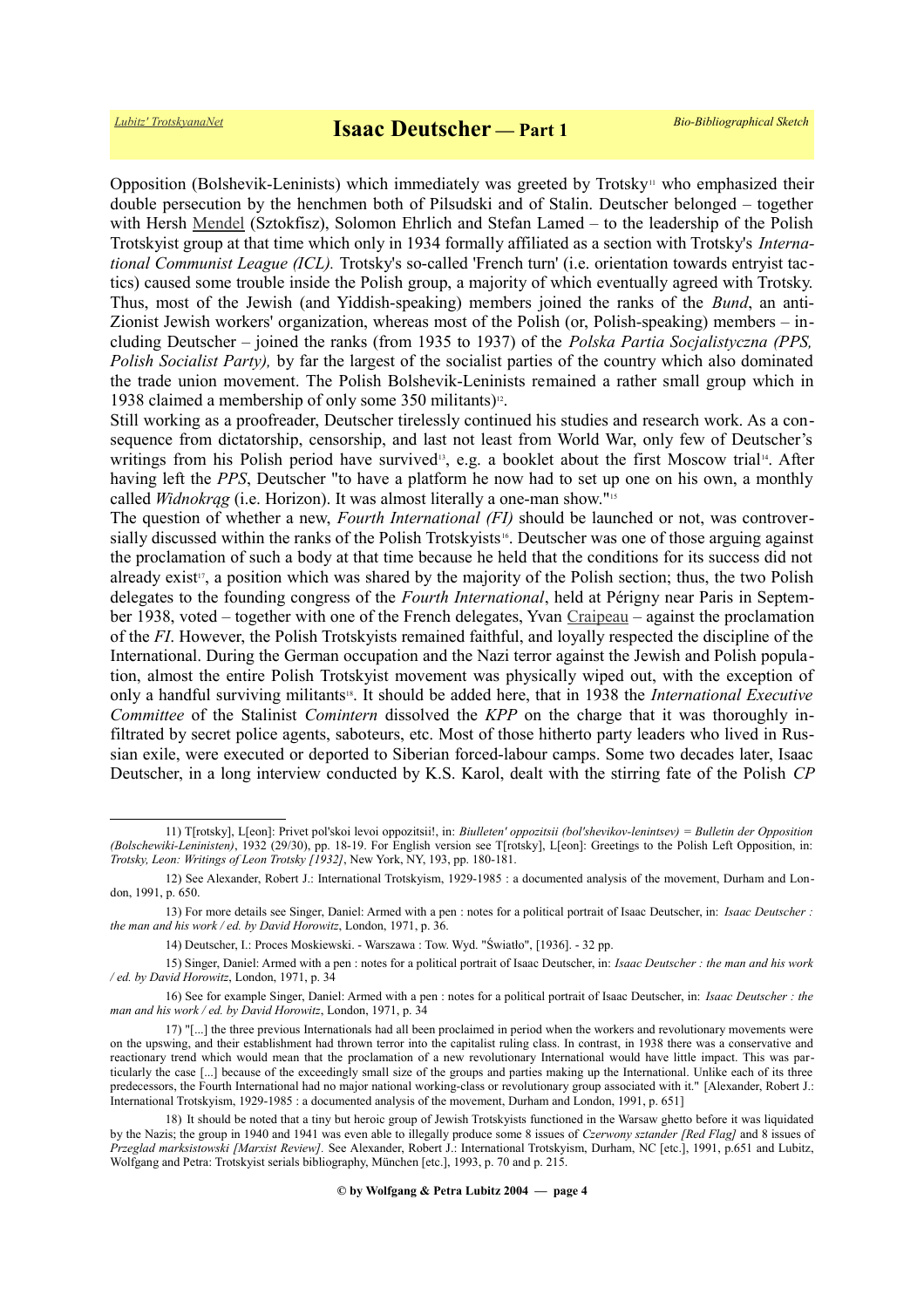before the War<sup>[19](#page-4-0)</sup>.

# *From Trotskyism to freelance Marxism: fourth 'heresy' — From Poland to Britain*

The question of the International as a key issue in the Trotskyist discourse as well as some other differences with Trotsky led Deutscher to become a 'heretic' once again – a 'heretic' (or, dissident) from official and mainstream Trotskyism – however not a renegade from it; he never repudiated Trotskyism (as did so many other ex-fellow travellers of Trotsky). After having left the ranks of the Polish Trots-kyists, Deutscher never again affiliated with any Trotskyist (or, other) party or group<sup>[20](#page-4-1)</sup>, but remained a 'homeless' Marxist, a political 'freelancer'.

In April 1939, just a few months before Hitler's troops invaded Poland and thus opened World War II, Deutscher emigrated from Poland to Britain and settled in London where for some months he earned his living as correspondent of *Nasz przegląd*, a Jewish newspaper in Polish language appearing in Warsaw<sup>[21](#page-4-2)</sup>. Arriving in Britain, Deutscher hardly spoke a word of English; however, within a considerably short span of time he learnt English and to write in it – not only fluently but with a powerful, rich, outstanding and brilliant style, as almost all reviewers of his works – including many of his adversaries – emphasized. Already in 1939/40, Deutscher was successful in contributing a few articles to the renowned liberal newspaper *The Economist*, before he interrupted his journalistic work volunteer-ing from 1940 to early 1942 to serve in the Polish Exile Army in Scotland<sup>[22](#page-4-3)</sup>.

## *Deutscher as journalist*

In 1942, Deutscher started a quite remarkable career as a *Fleet Street* journalist by joining the editorial staff of *The Economist*, soon advancing to the paper's foremost expert on Soviet and East European affairs and one of its principal military commentators. He held the post at *The Economist* until 1949. At the same time (and until 1947) he also was a member of the editorial board of *The Observer*, another renowned liberal newspaper<sup>[23](#page-4-4)</sup>. The total number of articles which Deutscher penned for *The Observer* and *The Economist* – many of them appearing anonymously or signed by "The Editors" or "A special correspondent" – probably exceeds 1,000<sup>[24](#page-4-5)</sup>. A good deal of his articles in *The Observer* were published under his pen-name Peregrine; as journalist on *The Observer*, he functioned as roving European (continental) correspondent, and at the same time enjoyed a column of his own, "Peregrine's European notebook". Recognised as a very authority on Soviet and European matters and on the history of the Russian revolution, Deutscher more or less frequently penned syndicated articles – probably more than 150 – which appeared in various renowned British and American papers – thus for example in *The Manchester Guardian* (1953-?), *The Reporter* (1949-1961), *The Nation* (1965-1966), *The Statesman* –

<span id="page-4-0"></span><sup>19)</sup> The interview was first published in vol. 13 of the French journal *Les Temps modernes*; an English version with title *The tragedy of the Polish Communist Party* was published in *Deutscher, Isaac: Marxism in our time / ed. by Tamara Deutscher*, London, 1972, pp.113-160, and earlier as a pamphlet: The tragedy of Polish communism between the wars, [London], 1956, 36 pp.

<span id="page-4-1"></span><sup>20)</sup> We are unable to determine whether or not the statement is correct that Deutscher "for a while joined the Trotskyist *Revolutionary Workers League*" in London (see [Wikipedia article about Isaac Deutscher,](http://en.wikipedia.org/wiki/Isaac_Deutscher) as viewed on Nov, 10, 2005), a small organization which stood outside the *Fourth International*. See also McIlroy, John: Deutscher, Isaac (1907-1967), biographer and historian, in: *Oxford dictionary of national biography from the earliest times to the year 2000 / ed. by H.C.G. Matthew* [et al.], vol. 15, Oxford [etc.], 2004, p. 934; McIlroy states that some of Deutscher's earliest articles in English language appeared in *RWL's* paper *Workers' Fight* under the pseudonym Josef Bren.

<span id="page-4-2"></span><sup>21)</sup> As already mentioned above, Deutscher since 1925 had worked as a proofreader at (and sporadically was contributing to) *Nasz pregląd*. With the outbreak of World War II, however, Deutscher was cut off from his income.

<span id="page-4-3"></span><sup>22)</sup> Under General [Sikorski,](https://en.wikipedia.org/wiki/W%C5%82adys%C5%82aw_Sikorski) parts of the Polish Army could escape from Nazi-occupied France to Britain where they were regrouped in Scotland. However, as we know from Tamara Deutscher, Isaac had to spent most of his military life in the punitive camps before he was released in 1942. It goes without saying that for a critical Marxist Jew like Deutscher, the Polish Exile Army in which the spirit of Polish nationalism and anti-Semitism was predominant, was no place to make a career. See also Singer, Daniel: Armed with a pen : notes for a political portrait of Isaac Deutscher, in: *Isaac Deutscher : the man and his work / ed. by David Horowitz*, London, 1971, p. 38

<sup>23)</sup> Another prominent non-British journalist in the editorial staff of *The Observer* was Sebastian [Haffner](https://de.wikipedia.org/wiki/Sebastian_Haffner) (pseud. of Raimund Pretzel, 1907-1999) who had come to England as a refugee from Germany. Whereas Deutscher contributed as a faithful Marxist to this lib eral organ, Haffner did so from a rather conservative, however strictly anti-fascist point of view. He later should become one of the most renowned journalists and commentators in Germany

<span id="page-4-5"></span><span id="page-4-4"></span><sup>24)</sup> According to Syré, Ludger: Isaac Deutscher : Marxist, Publizist, Historiker, Hamburg, 1984, p. 400.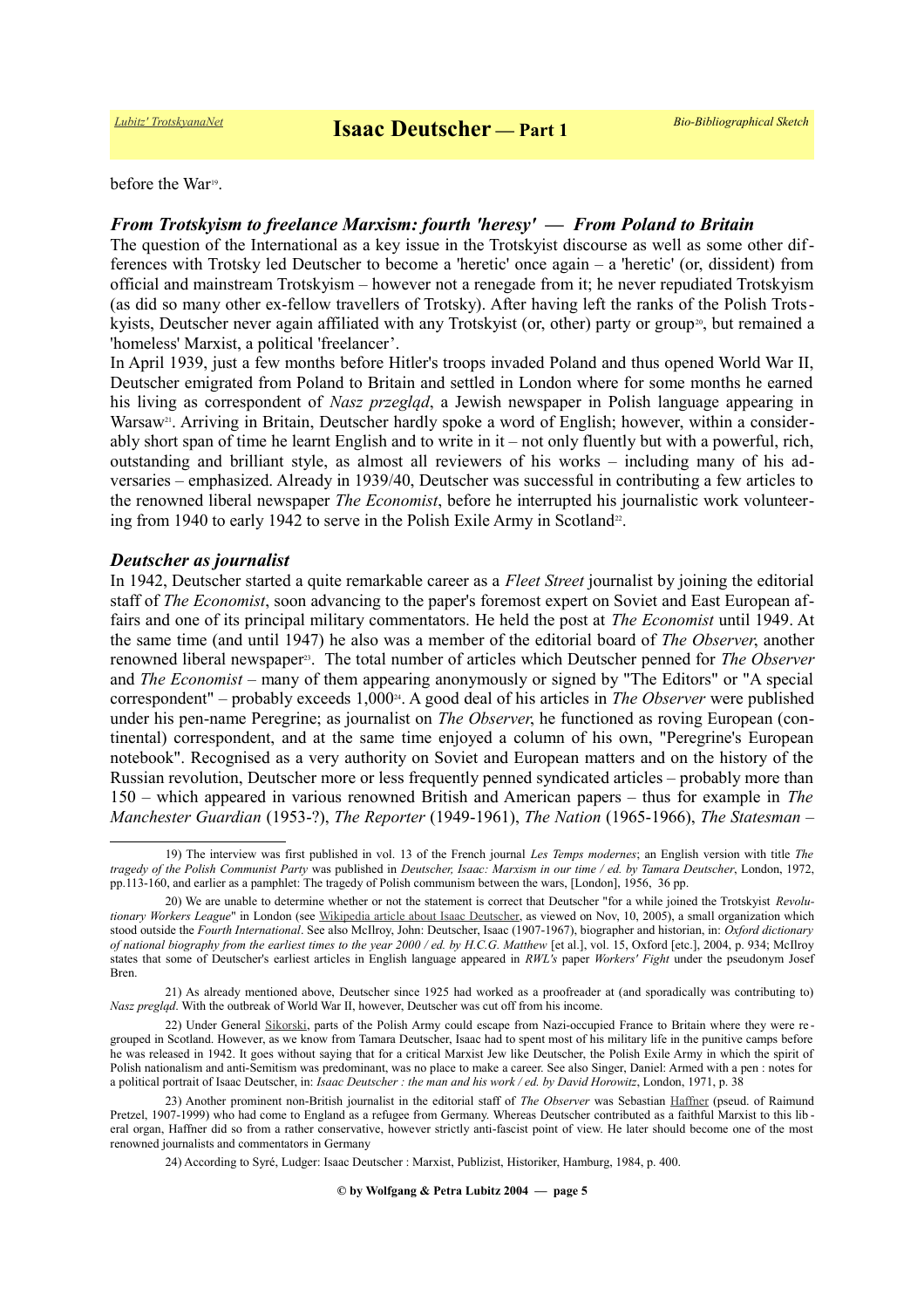as well as in leading newspapers in some fifteen continental European countries, in India and in Japan.

## *Deutscher as historian, biographer, essayist and editor*

# *— The 'Stalin' biography*

Even more than by his brilliant journalistic work, Isaac Deutscher came to be known – particularly in Britain and the English-speaking world – as an essayist, historian and biographer. With the unfolding of the Cold War in 1946/47, Deutscher – at least partially – retired from full-time *Fleet Street* journalism and began to care about less 'ephemeral' works, the first of which should to be his *Stalin, a political biography*, published by the renowned Oxford University Press in 1949, at the time the only exhaustive biography of the Soviet dictator and former World War II ally of Roosevelt and Churchill, but now – at the climax of the Cold War – the demonized bogeyman absolute. Partially praised as an outstanding example for objective and serious historiography, partially rejected as an apologetic work playing down Stalin's crimes and the danger of Soviet expansionism etc., the book was translated into more than a dozen languages and soon was taken notice of worldwide, its author gaining a degree of notoriety which was quite remarkable in view of the fact that Deutscher was a veritable outsider, neither a communist nor a spokesman of the West in the Cold War. *Stalin* went into many editions, the enlarged edition of 1967 containing a longer postscript relating to Stalin's last years. Whatever the shortcomings of his *Stalin* might have been – Deutscher now was considered as an eminent expert on the Soviet Union, by some as a 'Kremlinologist' or 'sovietologist', whose opinions were noted and which, of course, caused many discussions and controversies<sup>[25](#page-5-0)</sup>.

# *— Other book publications*

His reputation as an outstanding writer and historian even increased by a number of historico-political books which he wrote during the 18 years between the publishing his *Stalin* and his death in 1967; most of these book publications were focusing on the Soviet Union, the Russian revolution, Stalinism, Maoism, and the Cold War; some of the books were thematic or chronological collections of essays, lectures or interviews originally published in various sources and countries. To mention only the most eminent books<sup>[26](#page-5-1)</sup>:

- The *Soviet trade unions* (1950),
- *Russia after Stalin* (1953),
- *Heretics and renegades*[27](#page-5-2) (1955), a collection of essays on Marx, Trotsky, Carr, Stalin, the Beria affair and other topics,
- *Russia in transition* (1957), a collection of essays on post-Stalinism, on Khrushchev, Marx, Trotsky, Carr, Orwell and other topics,
- *The great contest Russia and the West* (1960), a compilation of lectures delivered at various Canadian universities in 1959 on invitation of the *Dafoe Foundation* and the *Canadian Institute of International Affairs*,
- *Ironies of history essays on contemporary communism* (1966), a collection of essays about Stalin-

<span id="page-5-0"></span><sup>25)</sup> *"Some of Deutscher's analytical forecasts and assumptions were soon to become truisms. At the time, when the orthodox view was that Stalinism was eternal and unalterable, they appeared as a dangerous heresy."* [Singer, Daniel: Armed with a pen : notes for a political portrait of Isaac Deutscher, in: *Isaac Deutscher : the man and his work / ed. by David Horowitz*, London, 1971, p. 46]

<span id="page-5-1"></span><sup>26)</sup> For a fairly complete listing see the sub-paragraph on *Books/pamphlets (co-)authored by Deutscher* within our *Selective bibliography* contained in [Part 2](https://www.trotskyana.net/Trotskyists/Bio-Bibliographies/bio-bibl_deutscher_i_2.pdf) of this biographical sketch. Please note, that most of the titles listed here were published in different British and American editions, that there often have been later editions and prints as well as pocket book editions, sometimes with varying title proper, and that most of the books have been translated into various Western European languages and some even into Japanese, Chinese, Turkish, Greek, Farsi, and Hebrew. Unfortunately, we lack reliable information about the total print-run of all of Deutscher's writings, but conservatively estimated - we would like to guess that the total of Deutscher books sold must be a six-part number. The 3 volumes of the ori ginal British edition of the *Trotsky* biography alone were sold about 6,000 times, some of the pocket book editions, however, had considerably bigger print-runs. With regard to languages/translations see also the introductory remarks in our just mentioned *Selective bibliography*

<span id="page-5-2"></span><sup>27)</sup> For Deutscher, both terms were crucial. He *"draw a vital distinction between 'heretics and renegades', since he was to pour scorn over the latter, who had broken with Stalinism allegedly in the name of socialist purity, only to become the uncritical servants of the capitalist establishment [...]"* [Singer, Daniel: Armed with a pen : notes for a political portrait of Isaac Deutscher, in: *Isaac Deutscher : the man and his work / ed. by David Horowitz*, London, 1971, p. 30]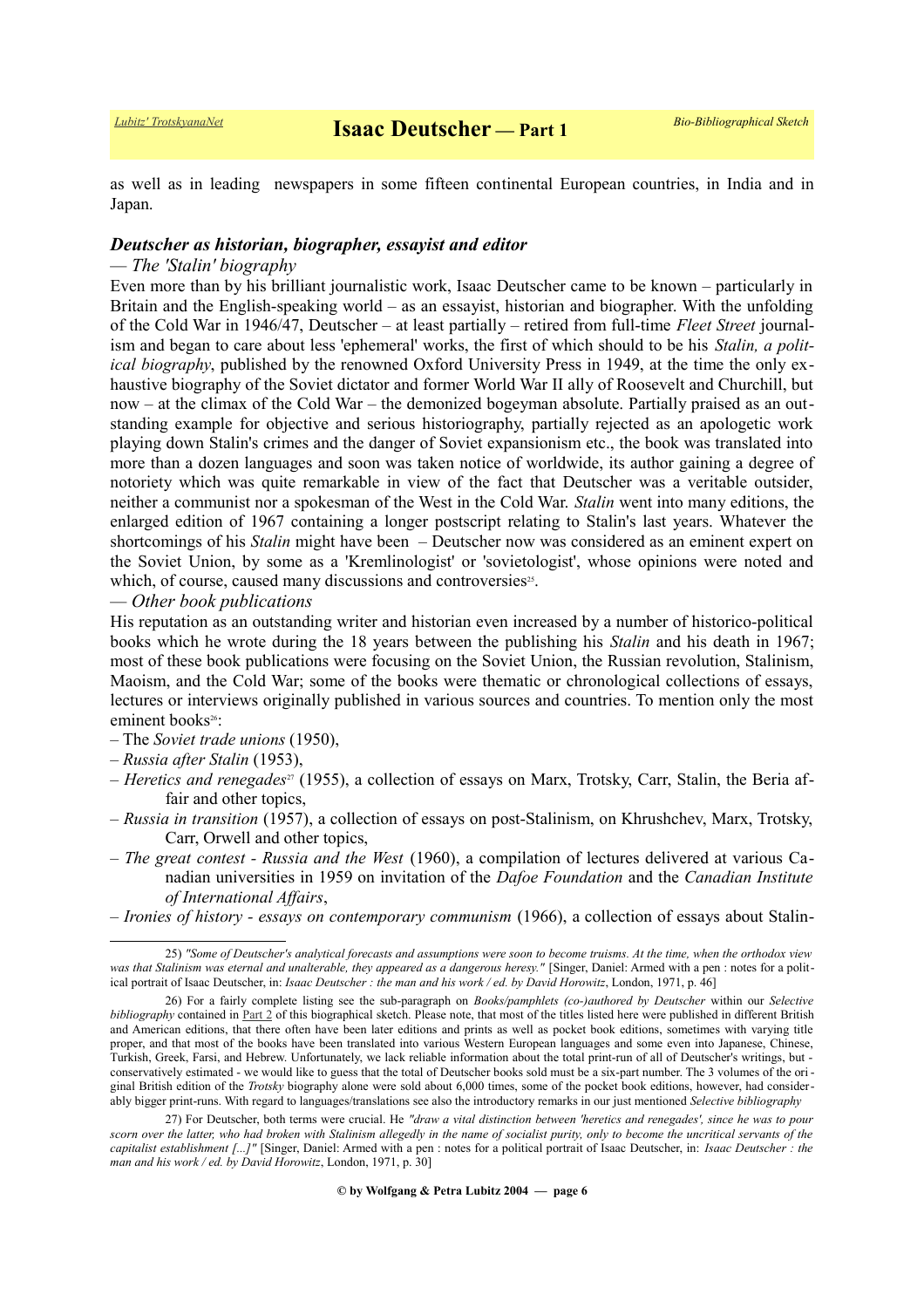ism and De-Stalinization, the Russian revolution, Stalin, Khrushchev, Lenin, Mao, Trotsky, Pasternak, Vietnam and other topics,

- *The unfinished revolution Russia 1917-1967* (1967), an edited version of his *George Macaulay Trevelyan Lectures* delivered at the *University of Cambridge* in early 1967 and at the same time a definitive summing up of Deutscher's views on the Russian revolution,
- *The Non-Jewish Jew and other essays* (1968), published posthumously, edited and introduced by Tamara Deutscher, this collection contains some fundamental essays from Deutscher's pen about Jewishness, the Jewish question and about the Israeli-Arab war of June 1967, inter alia *The Non-Jewish Jew*, originally being Deutscher's address delivered at the *Jewish World Congress* in February 1958. The term "Non-Jewish Jew", coined by Deutscher to characterize those great humanists of Jewish origin (e.g. Spinoza, Marx, Trotsky, Luxemburg, Freud) who once had transcended the narrow boundaries of Jewishness and the confines of Jewish tradition, exactly could be applied to himself;
- *Russia, China, and the West 1953-1966* (1970), a selection of Deutscher's journalistic writings, edited by Fred Halliday and published posthumously,
- *Lenin's childhood* (1970), edited and introduced by Tamara Deutscher and published posthumously. This booklet is a fragment of a large-scale Lenin biography which Deutscher had begun to work on after having finished his *Trotsky* trilogy (see below). Yet Deutscher's sudden and tragic death in 1967 prevented the completion of this great work.

# *— The 'Trotsky' trilogy*

Undoubtedly, the greatest and – not only in our opinion – most eminent and lasting of Deutscher's works has been his 3-volume *Trotsky* biography. Originally published by *Oxford University Press*, the famous trilogy has been constituted by the following parts:

- The prophet armed (originally published in 1954)
- The prophet unarmed (originally published in 1959)
- The prophet outcast (originally published in 1963)

After he had published his *Stalin*, Deutscher began work on a Trotsky biography; what was intended first as a one-volume work eventually extended to three volumes (with more than 1,500 pages altogether), the first of which was published in 1954, followed by the second in 1959 and the third in 1963; "this trilogy, superbly researched, clearly and energetically written, provides one of the most absorbing accounts of the history of modern communism and a magnificent 'monument to one of the most remarkable historical figures of the present century'. Deutscher, said a reviewer in the *Times Literary Supplement,* is an exceedingly vivid writer with a sense of style and a warm and understanding sympathy for his hero: this makes him a first-rate biographer"<sup>[28](#page-6-0)</sup>. The trilogy went into many editions; the entire work or abridged versions of it, respectively, has been translated into various languages, e.g. French, German, Italian, Spanish, Portuguese, Swedish, Serb-Croatian, Greek, Turkish, Hebrew, Farsi, Japanese<sup>[29](#page-6-1)</sup>. Thus, his *Trotsky* found a worldwide dissemination, unparalleled for at least some three decades[30](#page-6-2) and vigorously coining Trotsky's image in readers' mind. After he eventually was granted a U.S. visa, Deutscher in the preparation of his *magnum opus* could use the famous *Trotsky Archives* at *Houghton Library (Harvard University)*[31](#page-6-3), a veritable goldmine of information for a historian working on Trotsky. For his research work on the third volume of the trilogy – treating the final exile phase in Trotsky's life, 1929-1940 – Deutscher even had the privilege to access the then '*closed section*' of the

<span id="page-6-2"></span><span id="page-6-1"></span><span id="page-6-0"></span><sup>28) [</sup>Anon.]: Deutscher, Isaac, in: *World authors 1950-1970 / ed. by John Wakeman*, New York, NY, 1975, pp. 385

<sup>29)</sup> Additionally, in 1991, a Russian-language 'pirate edition' of *The Prophet outcast*, introduced and commented by N.A. Vasetskii was published in Moscow with title *Trotskii v izgnanii*. In 1999, a Chinese translation of the entire trilogy was published in Beijing

<sup>30)</sup> It was only in 1988 that another full-scale Trotsky biography appeared, which could be considered congenial: the scholarly magnum opus *Trotsky* by the French Trotskyist historian Pierre Broué. For more information about this outstanding Marxist and about his *Trotsky* as well as about Broué's assessment of Deutscher and his trilogy, we would like to refer to the *[Broué](https://www.trotskyana.net/Trotskyists/Pierre_Broue/pierre_broue.html)* chapter within our *Lubitz' TrotskyanaNet* website

<span id="page-6-3"></span><sup>31)</sup> Within the framework of the *[Research Facilities](https://www.trotskyana.net/Research_facilities/PublicArchives_America/publicarchives_america.html)* chapter our *Lubitz' TrotskyanaNet* website we are providing a feature about this unique archival collection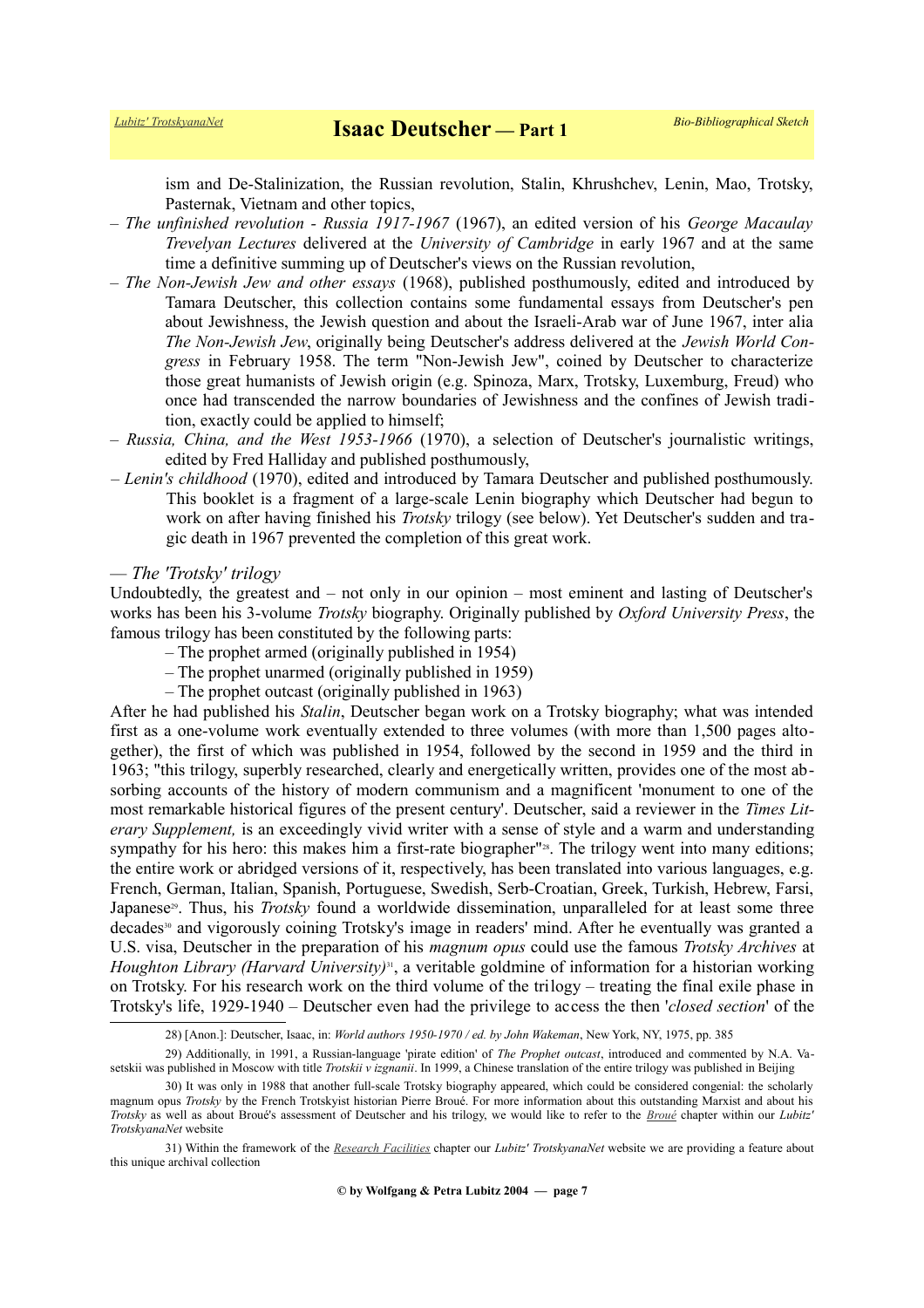*Houghton* Trotsky archives, called *[Leon Trotsky exile papers](https://hollisarchives.lib.harvard.edu/repositories/24/resources/6706)*, which, due to a stipulation once made by Trotsky himself, should not be opened to the public before 1980. Although some Trotskyists repeatedly had warned Trotsky's widow, Natalia [Sedova,](https://ru.wikipedia.org/wiki/%D0%A1%D0%B5%D0%B4%D0%BE%D0%B2%D0%B0,_%D0%9D%D0%B0%D1%82%D0%B0%D0%BB%D1%8C%D1%8F_%D0%98%D0%B2%D0%B0%D0%BD%D0%BE%D0%B2%D0%BD%D0%B0) to beware of the 'intruder', she in 1960 eventually gave Deutscher special permission to consult the closed section; after some misunderstandings could have been cleared and Sedova had got acquainted with Deutscher's work, the widow of the great revolutionary and his renowned biographer became friends; Deutscher frequently visited the old woman, who then lived in Paris, and always treated her with affection; he was one of the speakers at her funeral in 1962<sup>[32](#page-7-0)</sup>.

It goes without saying that Deutscher's *Trotsky* trilogy at least provoked as much controversy<sup>[33](#page-7-1)</sup> as his *Stalin* did. Thus, Deutscher was highly praised by a great number of reviewers (e.g. E.H. Carr, the renowned British historian of modern Russia) whereas others confronted him with the reproach of being a hagiographer and apologist or having written his *Trotsky* from a point of view too close to the subject of his biography, i.e. having been carried away by sympathy<sup>[34](#page-7-2)</sup>. However, most reviewers, whether sharing Deutscher's view or not, correctly considered Deutscher's *Trotsky* as a very masterpiece of English prose<sup>[35](#page-7-3)</sup>.

# *Other activities*

However, Deutscher's considerable publicity in the 1950s and 1960s was not only based on his masterworks about *Stalin* and *Trotsky,* his other book publications and his early journalistic work, but also on a variety of further activities of which we would like to mention the following:

- Deutscher wrote a considerable number of essays which originally were published in renowned British, American and French journals such as for example *Partisan Review, Dissent, Soviet Studies, New Left Review, Les Temps modernes, Les Lettres nouvelles*<sup>[36](#page-7-4)</sup>;
- he was also author of book reviews[37](#page-7-5) published chiefly in *The Times Literary Supplement* and of obituaries<sup>[38](#page-7-6)</sup> and other miscellanies;
- he edited (or, co-edited) several books, for example *The age of permanent revolution* which was an anthology of basic texts by Leon Trotsky, edited together with George Novack; this book was published in several editions and it was translated into German, Spanish and other languages;
- he wrote introductions or forewords to several works, for example to Hersh Mendel's *Memoirs of a Jewish revolutionary*;

<span id="page-7-0"></span><sup>32)</sup> See Singer, Daniel: Armed with a pen : notes for a political portrait of Isaac Deutscher, in: *Isaac Deutscher : the man and his work / ed. by David Horowitz*, London, 1971, p. 55. - Deutscher's graveside speech in honour of Natalia Sedova was published in the collection *Hommage à Natalia Sedova-Trotsky : 1882-1962*, Paris, 1962, pp. 45-49.

<span id="page-7-1"></span><sup>33)</sup> For a compilation and thorough discussion of various assessments (inter alia by H. Seton-Watson, M. Fainsod, F.C. Barg hoorn, R. Pipes, J.L.H. Keep, A. Thulstrup, A. Stender-Petersen, E. Oberländer, B.D. Wolfe, H. Kehler, L. Labedz, P. Sethe, E. Litvinoff, J. de Kadt) of Deutscher as a Trotsky biographer see Haas, Leonhard: Trotzki : Seher oder Blinder? Stimmen über Leiba Bronstein und Deutschers Werk über ihn, in: *Schweizerische Zeitschrift für Geschichte*, 15.1965 (4), pp. 467-506. - As at the early 1980s there were at least some 500 reviews (including book notices and the like) of the *Trotsky* trilogy. [See Syré, Ludger: Isaac Deutscher : Marxist, Publizist, Historiker, Hamburg, 1984, p. 400]

<span id="page-7-2"></span><sup>34)</sup> We agree with the following assessment by Paul Flewers: "[...] Deutscher's trilogy is not hagiographic. It is sympathetic, but certainly not uncritical. Indeed, one of its strong points is that he describes how the Soviet regime became bureaucratised and how the Soviet Communist Party became transformed into a ruling élite, and how Trotsky both consciously opposed and inadvertently assisted those processes. Having read a large number of biographies of Trotsky, I remain firm in my opinion that, despite its age and shortcomings, Deutscher's trilogy is still the best account of Trotsky's eventful life and is the work which I would recommend to anyone wishing to learn about one of the last century's most controversial and, for Marxists, inspiring figures" [Flewers, Paul: [Review], in: *Revolutionary History*, 10.2012 (4), p. 385]

<span id="page-7-3"></span><sup>35)</sup> We are dealing with the reception of the *Trotsky* trilogy and with the assessment of Deutscher as writer and historian in the paragraph *Posthumous works and works on Deutscher* below. Furthermore, we would like to refer to the secondary literature listed in the re spective paragraphs of our *Selective bibliography* in [Part 2](https://www.trotskyana.net/Trotskyists/Bio-Bibliographies/bio-bibl_deutscher_i_2.pdf) of this biographical sketch.

<sup>36)</sup> For a fairly complete listing of journals, newsletters, bulletins and other resources to which Deutscher, frequently or sporadically, contributed essays, articles, reviews, notes, etc. see the sub-paragraph on *Books, collections, journals, newspapers, bulletins to which Deutscher contributed* within our *Selective bibliography.*

<span id="page-7-5"></span><span id="page-7-4"></span><sup>37)</sup> Thus, for instance, he reviewed works of E.H. Carr, G. Lukács and A. Kerenskii in *TLS.*

<span id="page-7-6"></span><sup>38)</sup> For example Deutscher, Isaac: Natalia Sedova - devotion to Trotsky, in: *The Times*, 1962 (Jan. 24).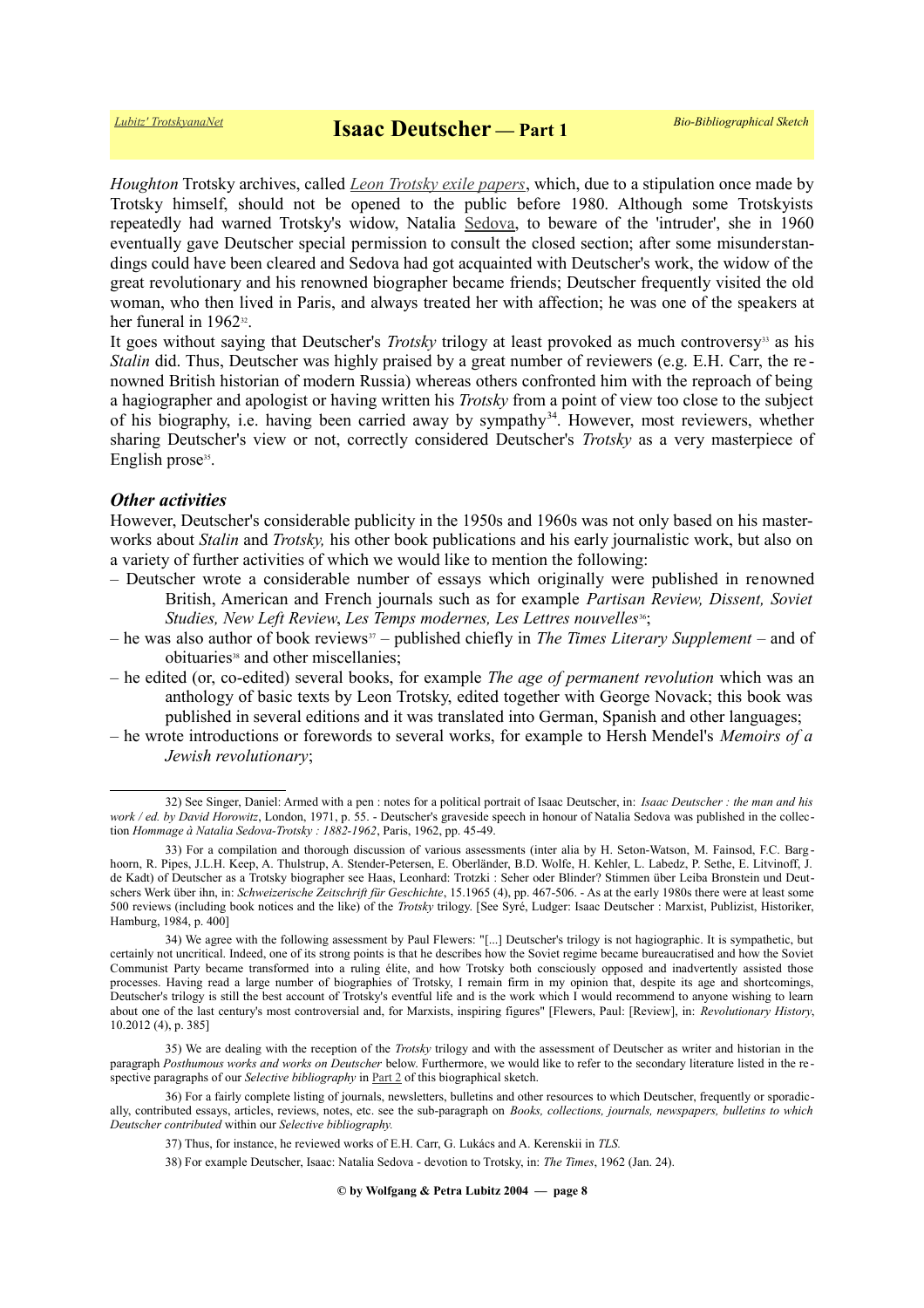- he was the author of a lot of radio scripts and radio talks [39](#page-8-0), e.g. *The great purges*, a 3-hour documentary on the Moscow show trials (1962), or *The Stalin myth*, a 3-hour documentary on Stalin's rise to power and his rule (1957). He also participated in TV discussions in Britain, the U.S. and Germany;
- he participated in scholarly conferences and similar gatherings, and as an invited lecturer he addressed large audiences and delivered lectures for example at the *Royal United Services Institution (RUSI)*, the *London School of Economics (LSE)*, the *London University College Socialist Society*, the *Annual Socialist Scholars Conference*, the *New School for Social Research*, the *State University of New York* (Binghamton), the *Princeton University*, the *Columbia University*, the *Harvard University,* the *Manitoba University*, the *Harpur College;*
- he gave a lot of interviews and took part in innumerable (public) discussions and debates;
- he was a contributor to encyclopaedias and similar reference works;
- the screenplay of the documentary film *Exile in Büyükada* (Venice, Cal., Pathfinder Home Entertainment, 2002) has been based on the final volume of his *Trotsky* trilogy;
- although deeply involved in historical research and writing, Deutscher all the time followed the course of events with passion and interest<sup>[40](#page-8-1)</sup>, engaging himself in the great political debates of his time and vigorously influencing the unfolding New Left by his writings and lectures. Deutscher was a main speaker at the famous Vietnam mass teach-ins in Washington and Berkeley in 1965, at various solidarity meetings and similar events, and last not least he was a prominent member of Bertrand Russell's *International War Crime Tribunal*.

### *Posthumous works and works on Deutscher.*

As already mentioned above, some books composed of earlier published essays, lectures or journalistic work, were published after Deutscher's death (1967), chiefly by his widow, Tamara Deutscher, inter alia the fragment of his projected Lenin biography (*Lenin's childhood*, 1970). In 1981, the correspondence, edited by Hermann Weber, between Deutscher and Heinrich [Brandler,](https://de.wikipedia.org/wiki/Heinrich_Brandler) once the spokesman of the Bukharinist (or, 'right') wing of the anti-Stalinist opposition within the German *CP*, was published in 1981 with title *Unabhängige Kommunisten : der Briefwechsel zwischen Heinrich Brandler und Isaac Deutscher 1949-1967*, in German only. Also exclusively in German, a volume with a preface by Tamara Deutscher was published one year earlier: *Reportagen aus Nachkriegsdeutschland* (1980).

There is a great quantity of secondary literature relating to Deutscher<sup>[41](#page-8-2)</sup>, mainly, of course, reviews of his various books, and articles dealing generally with his historical works or with his entire writing and publishing. It is quite a truism that the very different assessments of Deutscher have been perfectly mirrored in those reviews and in similar items focusing on his work: besides innumerable affirmative and appreciative – though not necessarily uncritical – judgements there are at the same time innumerable contributions emphasizing his shortcomings, mistakes and blunders. Apart from the Stalinists' spokesmen, there have been at least two major groups of persons standing out for the most fundamental criticism[42](#page-8-3): First, former communists who in view of the Cold War had shifted to the right, changed their hitherto positions radically from Stalinism to Stalinophobia and had become what Deutscher used to describe by the term 'renegades'. It goes without saying that these people could approach Deutscher only with hostility and suspicion; in their world-view there was no space for an 'anti-anti-communist'

<span id="page-8-0"></span><sup>39)</sup> Some of his *BBC* radio talks were published in *The Listener*. Some libraries and archives, as for example the *International Institute of Social History (ISSH, Amsterdam)*, are in possession of audio cassettes and tapes of Deutscher's talks, addresses and lectures.

<sup>40)</sup> *"While living with Trotsky, Deutscher never ceased surveying the world from his watchtower."* [Singer, Daniel: Armed with a pen : notes for a political portrait of Isaac Deutscher, in: *Isaac Deutscher : the man and his work / ed. by David Horowitz*, London, 1971, p. 46]

<span id="page-8-3"></span><span id="page-8-2"></span><span id="page-8-1"></span><sup>41)</sup> A selection of secondary sources is listed in our *Selective bibliography* in [Part 2](https://www.trotskyana.net/Trotskyists/Bio-Bibliographies/bio-bibl_deutscher_i_2.pdf) of this biographical sketch.

<sup>42)</sup> As an example for extremely vitriolic and fundamental criticism of Deutscher (or, better: for 'unmasking' or 'debunking' him), we can refer to the contributions by L. Labedz [for full bibliographic records see our *Selective bibliography* in [Part 2](https://www.trotskyana.net/Trotskyists/Bio-Bibliographies/bio-bibl_deutscher_i_2.pdf) of this biographical sketch].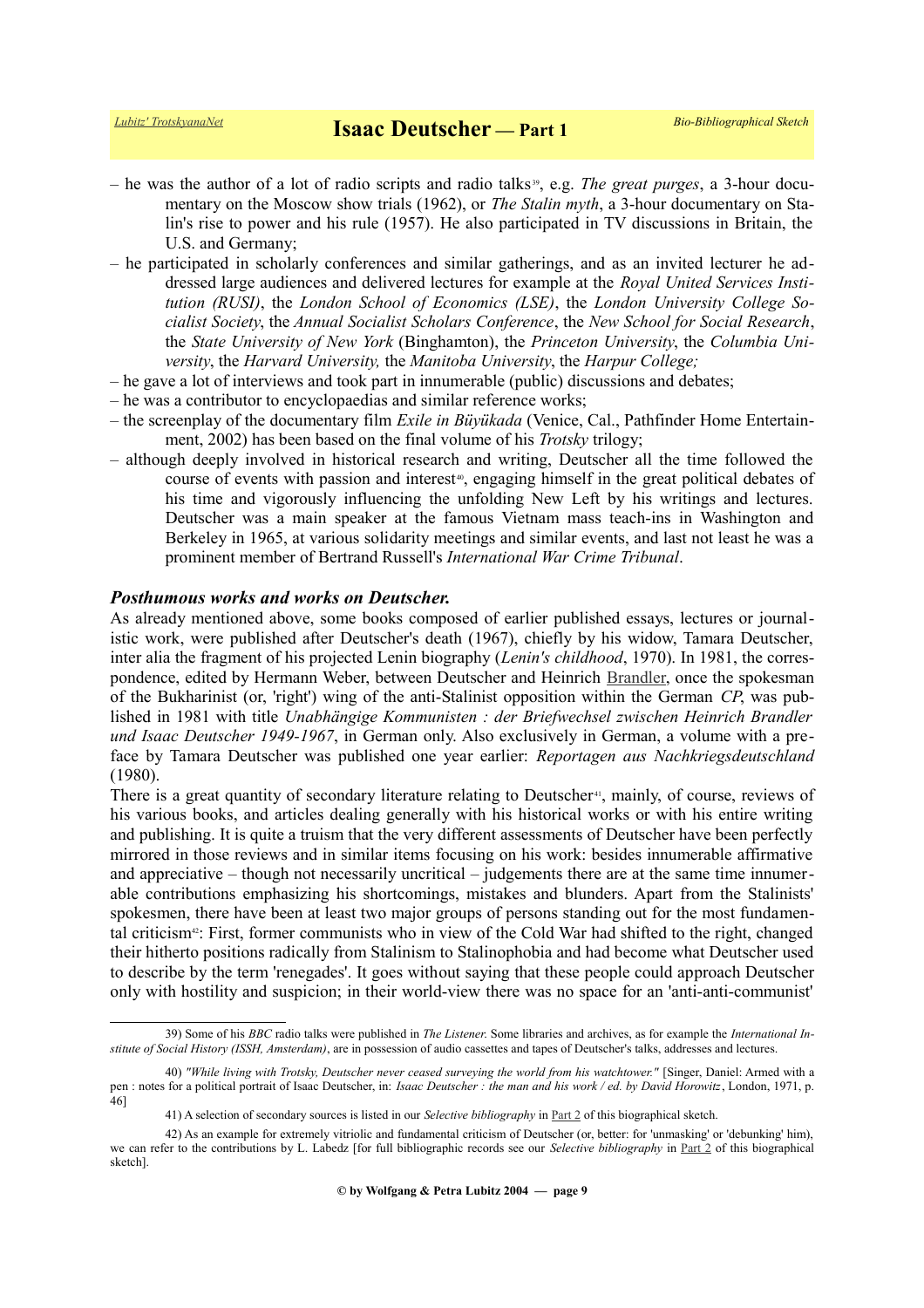like Deutscher, for a 'stubborn', dissident Marxist rejecting to take part in the West's anti-communist crusade. Second, not all, but a considerable number of, Trotskyists<sup>[43](#page-9-0)</sup> obviously could not forget and forgive that Deutscher once had dissociated from the Trotskyist movement and that he had criticised not only this or that tactical measure of the 'Old Man' but also opposed the founding of the *Fourth International*, minimizing its role and importance in various of his writings. The common and main verdict of both groups of critics is that of Isaac Deutscher being *the* apologist absolute of Stalinism, or – to quote Daniel Singer – "a different devil to different people"<sup>[44](#page-9-1)</sup>.

Some other critics, e.g. French historian Pierre [Broué](https://www.trotskyana.net/Trotskyists/Pierre_Broue/pierre_broue.html) and a former secretary to Trotsky, Jean [Van](https://www.trotskyana.net/Trotskyists/Bio-Bibliographies/bio-bibl_vanheijenoort.pdf) [Heijenoort,](https://www.trotskyana.net/Trotskyists/Bio-Bibliographies/bio-bibl_vanheijenoort.pdf) complained about Deutscher's shortcomings with regard to lacking in exactness and his-toriographical reliability<sup>[45](#page-9-2)</sup>.

Besides reviews, articles and, of course, obituaries, there have been published also some pamphlets and book-length publications about the life and work of Isaac Deutscher<sup>[46](#page-9-3)</sup>; the most relevant of them are – in our view – the biography by Ludger Syré<sup>[47](#page-9-4)</sup> (1984) and a collection edited by David Horowitz<sup>[48](#page-9-5)</sup> (1971); the last-mentioned volume contains critical, but sympathetic, assessments and appreciations, inter alia contributions by Tamara Deutscher, Daniel Singer and Lawrence Daly about certain aspects of Deutscher's biography, contributions by Louis Menashe, Marcel Liebman and Chrisopher Hill about Deutscher as historian and theoretician, as well as contributions by Steven Unger and V.G. Kiernan about Deutscher's Marxism, his political activism and his impact on the American New Left.

Ludger Syré's work – originally accepted as a PhD in 1983 – is a thorough study based on rich sources (including archivalia) about almost all aspects of Deutscher's life and work: his family background, his itinerary from Jewish child to Jewish heretic, from party communist to Trotskyist heretic, his journalistic work during World War II and during the Cold War, his analyses of the internal developments in the USSR and Eastern Europe, of the roots of the Cold War, his analyses of the socio-political restauration in Western Europe and Germany, etc. Some chapters of the work are focusing on Deutscher's historical-biographical master-works, on his involvement in political activism and his role in the formation of a New Left, on his assessment of Maoism, the Sino-Soviet split, etc.; the Deutscher reception is dealt with in author's introduction.

#### *Deutscher's death*

At the age of 60, Isaac Deutscher died untimely of a heart attack, during a visit to Rome, on August

<span id="page-9-0"></span><sup>43)</sup> Some leaders and writers from the Trotskyist scene, e.g. many of those adhering to the Healyist and Lambertist current, either totally ignored Deutscher or attacked and denounced him as a tool of Stalin, as a heretic, revisionist, liquidationist, ideological foster-father of Michel [Pablo,](http://www.trotskyana.net/Trotskyists/Bio-Bibliographies/bio-bibl_pablo.pdf) or simply as petty-bourgeois liberal and Anti-Marxist. As examples for such rigid Trotskyist criticism of Deutscher, we can refer to the contributions by Tony Cliff, Robert Black, Cyril Smith [for bibliographic records see our *Selective bibliography* in [Part 2](https://www.trotskyana.net/Trotskyists/Bio-Bibliographies/bio-bibl_deutscher_i_2.pdf) of this bio-bibliographical sketch]. One could add another group of critics: those who disassociated from Trotskyism, but not – as Deutscher had done – to remain revolutionary Marxists or radical leftists; here one could mention Julius Jacobson as an example [for full bibliographical record see the just mentioned *Selective bibliography*]. However, we would like to clearly emphasize again, that the absolutely negative assessments of Isaac Deutscher by no means have been shared by all Trotskyist factions and currents...

<span id="page-9-1"></span><sup>44)</sup> Singer, Daniel: Armed with a pen : notes for a political portrait of Isaac Deutscher, in: *Isaac Deutscher : the man and his work / ed. by David Horowitz*, London, 1971, p. 44.

<span id="page-9-2"></span><sup>45)</sup> For a quite vitriolic, even crushing criticism of this kind, see for example the following by Jean Van Heijenoort: *"But what is surprising is that, in his accounts of such episodes, his narration is both detailed and erroneous. Even in the parts of his book [The prophet outcast] based on documents, errors abound. Dates are wrong, which lead to inconsistencies, later patched up at the price of further distortion. My impression is that Deutscher worked hurriedly in the archives, more like a reporter who grabs any information than a historian who sifts documents. [...] No serious student should accept a date or piece of information in his narration without first verifying it independently. There are few pages that do not call for some comment."* [Van Heijenoort, Jean: With Trotsky in exile : from Prinkipo to Coyoacán, Cambridge, Mass. [etc.], 1978, pp. 153-154. – Again, in *Intercontinental Press*, 16.1978 (17), p. 518, Van Heijenoort stated: *"Deutscher's book, for example, is very useful in some ways, but historians will have to begin all over again because it includes so many errors. And his errors have been picked up and expanded upon by other writers"*. Tamara Deutscher replied on this in a letter to the editors, which was published in *ibid*., 16.1978 (29), p. 895 with title *Deutscher comments on Van Heijenoort interview.*

<span id="page-9-5"></span><span id="page-9-4"></span><span id="page-9-3"></span><sup>46)</sup> For a fairly complete listing see our *Selective bibliography* in [Part 2](https://www.trotskyana.net/Trotskyists/Bio-Bibliographies/bio-bibl_deutscher_i_2.pdf) of this biographical sketch.

<sup>47)</sup> Syré, Ludger: Isaac Deutscher - Marxist, Publizist, Historiker, sein Leben und Werk 1907-1967, Hamburg, 1984, 422 pp. [for full bibliographic record see our *Selective bibliography* in [Part 2](https://www.trotskyana.net/Trotskyists/Bio-Bibliographies/bio-bibl_deutscher_i_2.pdf) of this biographical sketch].

<sup>48)</sup> Isaac Deutscher - the man and his work / ed. by David Horowitz, London, 1971, 254 pp. [for full bibliographic record see our *Selective bibliography* in [Part 2](https://www.trotskyana.net/Trotskyists/Bio-Bibliographies/bio-bibl_deutscher_i_2.pdf) of this biographical sketch].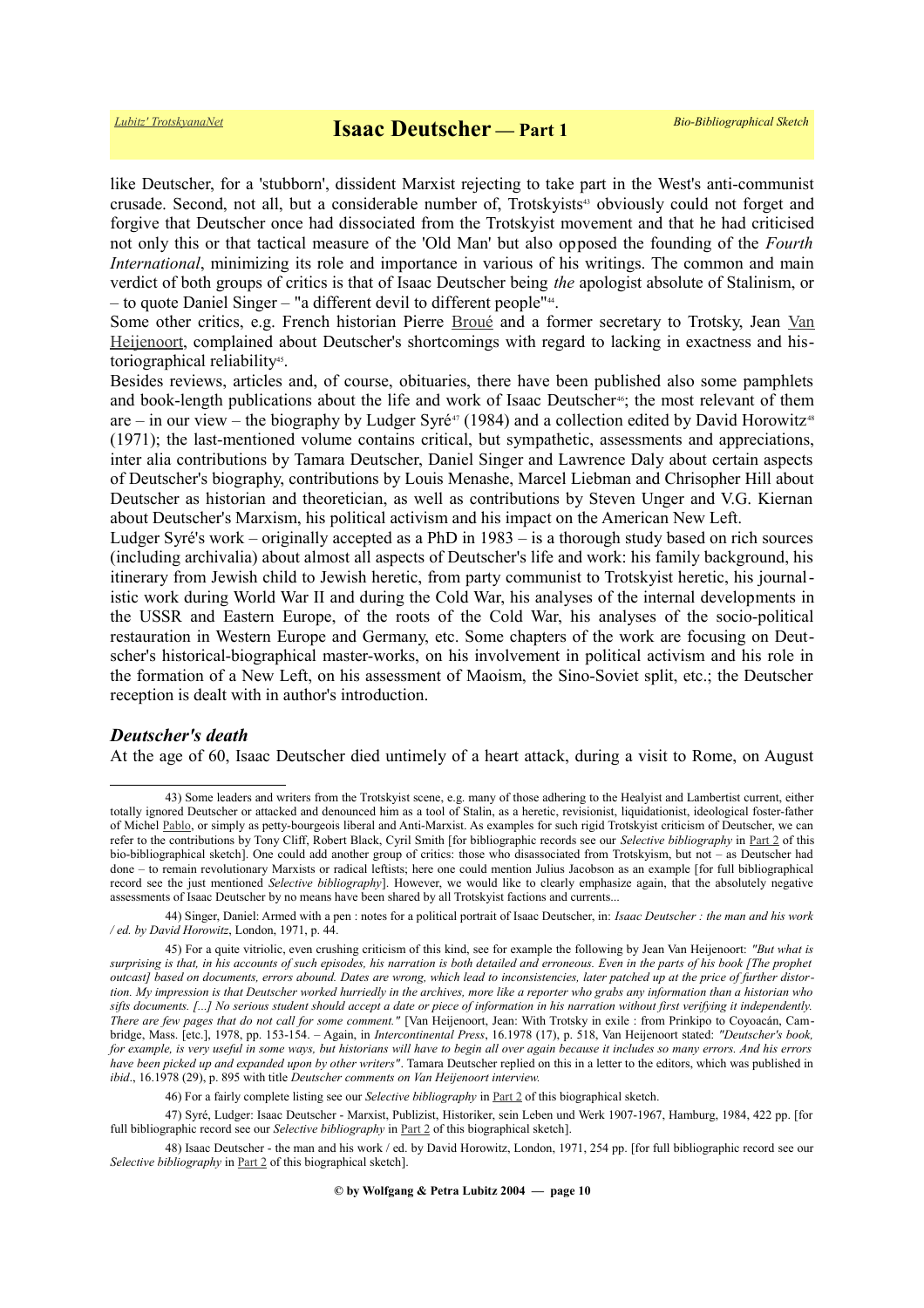19, 1967. "Thousands of people from Berkeley to Tokyo, who had never approached him personally, had the feeling they had lost not only a teacher but a fellow-fighter when he was more needed than ever"[49](#page-10-0). A great memorial meeting took place in London where Deutscher was buried.

# *The Deutscher Memorial Prize*

After Deutscher's death, a memorial foundation was launched which since 1969 awards annually the *Deutscher Memorial Prize* "for a book which exemplifies the best and most innovative new writing in or about the Marxist tradition"[50](#page-10-1). The previous year's recipient of the prize delivers each year in November a *Deutscher Memorial Lecture.* As a rule, these lectures are subsequently published in a scholarly left journal, like for example *New Left Review* or *Historical Materialism*. Recipients of the *Deutscher Memorial Prize* were *inter alia* K. Murphy, L. Colletti, M. Rodinson, M. Liebman, W. Brus, R. Bahro, N. Harding, B. Kagarlitskii, T. Shanin, R. Brenner, T. Eagleton, E.J. Hobsbawm, J. Rosenberg, H. Kaye, D. Sassoon, M. Nicolaus, R. Blackburn, P. Gowan, N. Davidson. The prize was not awarded in 1971 and 1998.

# *Some assessments and appraisals*

To illustrate some of the key remarks made in our biographical sketch, we would like to present some short and telling quotations from secondary literature relating to Deutscher's life and work (appraisals, obituaries, reviews, etc.)<sup>[51](#page-10-2)</sup>

#### **Dale Shin (2005):**

"Originally published under the shadow of the Cold War, Deutscher's classic work [his *Trotsky* trilogy] helped to reacquaint readers on both sides of the Atlantic with its subject's prolific life and influence, at a time when 'Trotskyism' was a popular term of ridicule in left-wing circles – in the main due to the malicious slanders propagated by Moscow's paid intellectual publicists, as well as the petty sectarian feuding and obsessive hair splitting amongst Trotsky's self-styled adherents. Deutscher's monumental study, with each volume chronicling a different chapter of Trotsky's saga – from his role in the October uprising and civil war, through his leadership of the illstarred Left Opposition to Stalin, to his exile from the USSR and eventual assassination at the hands of a Soviet agent – sought to redeem his rich (if uneven) legacy; but also to recall the democratic ideals that had animated the Russian Revolution in its early years, before the Stalinist counter-revolution buried them, along with the women and men who fought against their perversion. More than a decade after the collapse of 'communism', Verso has reissued Deutscher's magisterial trilogy so as to remove anew the amnesia, and anathema, that continue to surround Leon Trotsky and the revolution he was made for."<sup>[52](#page-10-3)</sup>

#### **Anon. (1967):**

"The independent line he took in Poland remained constant with him. He kept his Marxist faith. He would respect some of Stalin's achievements, but distrusted most of what he did, and had little respect at all for his ideological thinking. [...] Sometimes Deutscher was called a romantic, sometimes a prophet. The terms do not do full justice to his deep scholarship, based on his unremitting and intelligently selected reading of primary sources in Russian, Polish, German, French and, if need be, other languages – where he was helped as in all other ways, by his Polish wife Tamara. [...] What is true in the 'romantic' charge is that – with all his scrupulously careful sifting of facts – he could be enthusiastic about an idea or a man. His work would not have been so invigorating, or so controversial, if he had lacked this élan. He thought intensively and felt passionately. [...] It is a remarkable re-

<sup>49)</sup> Singer, Daniel: Armed with a pen : notes for a political portrait of Isaac Deutscher, in: *Isaac Deutscher : the man and his work / ed. by David Horowitz*, London, 1971, p. 52.

<span id="page-10-1"></span><span id="page-10-0"></span><sup>50)</sup> See *[The Deutscher Prize Web Site.](http://www.deutscherprize.org.uk/)* By the way, Tamara Deutscher until her death was a devoted member of the jury.

<span id="page-10-2"></span><sup>51)</sup> We are aware, that the selection of these quotations might be considered arbitrarily and not necessarily representative.

<span id="page-10-3"></span><sup>52)</sup> Shin, Dale: [Review] Made for revolution, in: *New Socialist*, 2005 (51), pp. 38-39.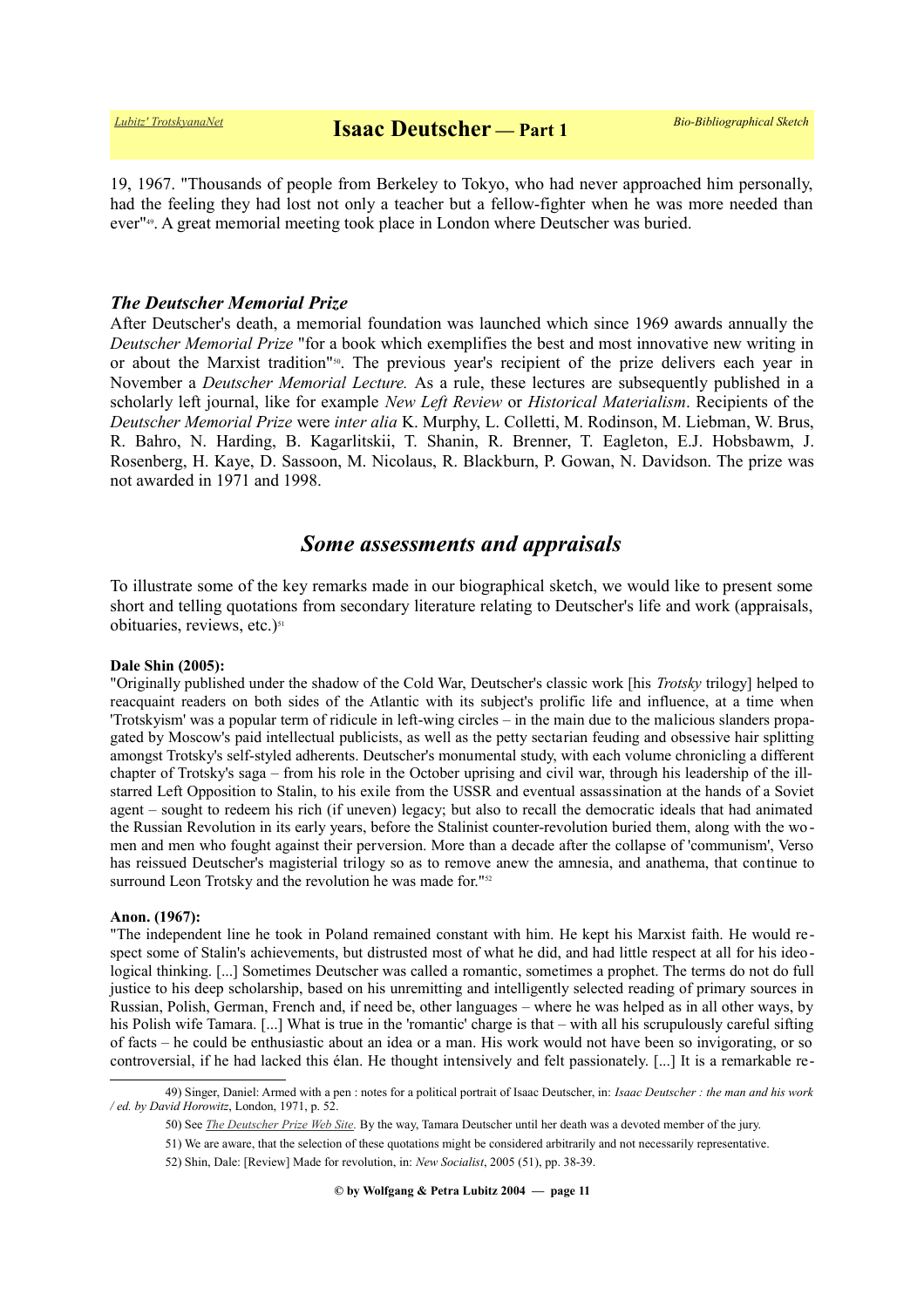cord for a man working alone, in London, in the country, and back in London, without a university faculty to help him in his research and thinking. He himself knew it was remarkable; he was quite sure that he had something of value to put out. There was also a great modesty about him, and in an unfailing kindness and a touching courtesy – at times, too, hours of sheer boyish glee – in his meetings with friends." $53$ 

#### **Lubomir Sochor (1968):**

"Although Isaac Deutscher ceased being a communist in an organizational sense, he never gave up being a Marxist. He remained 'stubbornly' and 'obstinately' a Marxist who held fast to the Marxist scientific me thod and theory but did not recognize the authority of the various interpreters of Marxism. [...] Deutscher's point of view makes it easier to understand his study of the make-up of the minds of ex-communists, in which he sought to discover the distinction between heretics and renegades. Most of the renegades among the ex-communists are distinguished by their anti-communism. They are Stalinists turned inside out who still see the world in identical black-and-white terms. As communists they failed to see the difference between the fascists and the social democrats and as ex-communists they lose their ability to see the distinction between fascism and Stalinism. [...] None of the heroes in Deutscher's biographies appears as a 'deus ex machina' or as a 'diabolus ex machina'. The personalities are more or less talented spokesmen of the currents and factions of the revolutionary movement behind which stand complex and antagonistic social forces. [...] His point of departure for the study of Stalinism is the relationship between a certain type of bureaucratized revolutionist and the bureaucratization of the revolution in a backward country exhausted by the war and the results of foreign intervention. [...] Deutscher however did not employ simplistic schemata. Historical situations are determined but their determination is not one-sided, undeviating, or clear-cut. They always hold certain alternatives. They permit certain narrowly limited but real choices or alternatives. [...] Deutscher's books are among the pearls of Marxist historiography. They bear comparison with such outstanding works as Marx's *Eighteenth Brumaire*, Engels' *The peasant war in Germany*, or Mehring's *Die Lessinglegende*. It is a characteristic feature of these books that they are not only history but at the same time sociology of the revolution, a concrete and yet generalized analysis of its driving forces." <sup>[54](#page-11-1)</sup>

#### **Irving Howe (1964):**

"Simply as a biography, The Prophet Outcast [...] is a masterful performance. One cannot imagine that in the next few decades there will be another life of Trotsky as full and authoritative as this one. Deutscher's research, including the first thorough use of the Trotsky archives at Harvard, has been prodigious; his knowledge of the anti-Stalinist European left between the two World Wars is expert; his writing, though a bit too florid for my taste, is in the grand style [...] Yet the very perspective of sympathy which provides Deutscher with enormous advantages as a biographer creates for him serious difficulties as a historian. He lacks intellectual detachment. He lapses against other writers, especially those of the democratic left, with whose views he disagrees. Frequently he comes forth as a partisan concerned to vindicate his own theories about Stalinism, theories he assimilates much too easily to Trotsky's thought. [...] Where, as it seems to me, Deutscher does not establish sufficient intellectual distance from his subject is in his failure to discuss adequately, let alone to criticize fundamentally, Trotsky's persistent loyalty to the Bolshevik tradition. [...] Deutscher's theory will surely prove to be popular in the coming years, even more so than it already is in certain left-wing European circles; for it seizes upon the authoritarian side of Trotsky's thought while dismissing the revolutionary-democratic side, and it yields to the abstraction of historical development or of technological progress those tasks which can be won only through conscious human struggle. Like many others, Deutscher suffers from a modern disease: the infatuation with His-tory. He has not yet learned that devious and unpredictable as human history may be, History is a bitch."<sup>[55](#page-11-2)</sup>

#### **Ken Tarbuck (1991):**

"[...] It can be said that the Trotskyist movement would have been much poorer intellectually than it was without the joint effort of Isaac and Tamara. Their joint works reached a standard of scholarship and breadth of vision which was rarely, if ever, matched by Trotsky's latter-day followers. Considering that English was a second language for both of them, their mastery of its prose was of the highest order. Both Tamara and Isaac refused to become caught up in the internecine factional fighting of the left. This was not a refusal to commit themselves.

<span id="page-11-1"></span><span id="page-11-0"></span><sup>53) [</sup>Anon.]: Mr Isaac Deutscher : leading scholar of revolutionary Marxism, in: *The Times*, 1967 (Aug. 21), p. 8. [Obituary]

<sup>54)</sup> Sochor, Lubomir: The importance of Isaac Deutscher's work as seen by a Czechoslovak intellectual, in: *Intercontinental Press*, 6.1968 (29), pp. 739-741.

<span id="page-11-2"></span><sup>55)</sup> Howe, Irving: [Review] The life of Trotsky, in: *The New Republic,* 150.1964 (March 21), pp. 20, 22, and 23.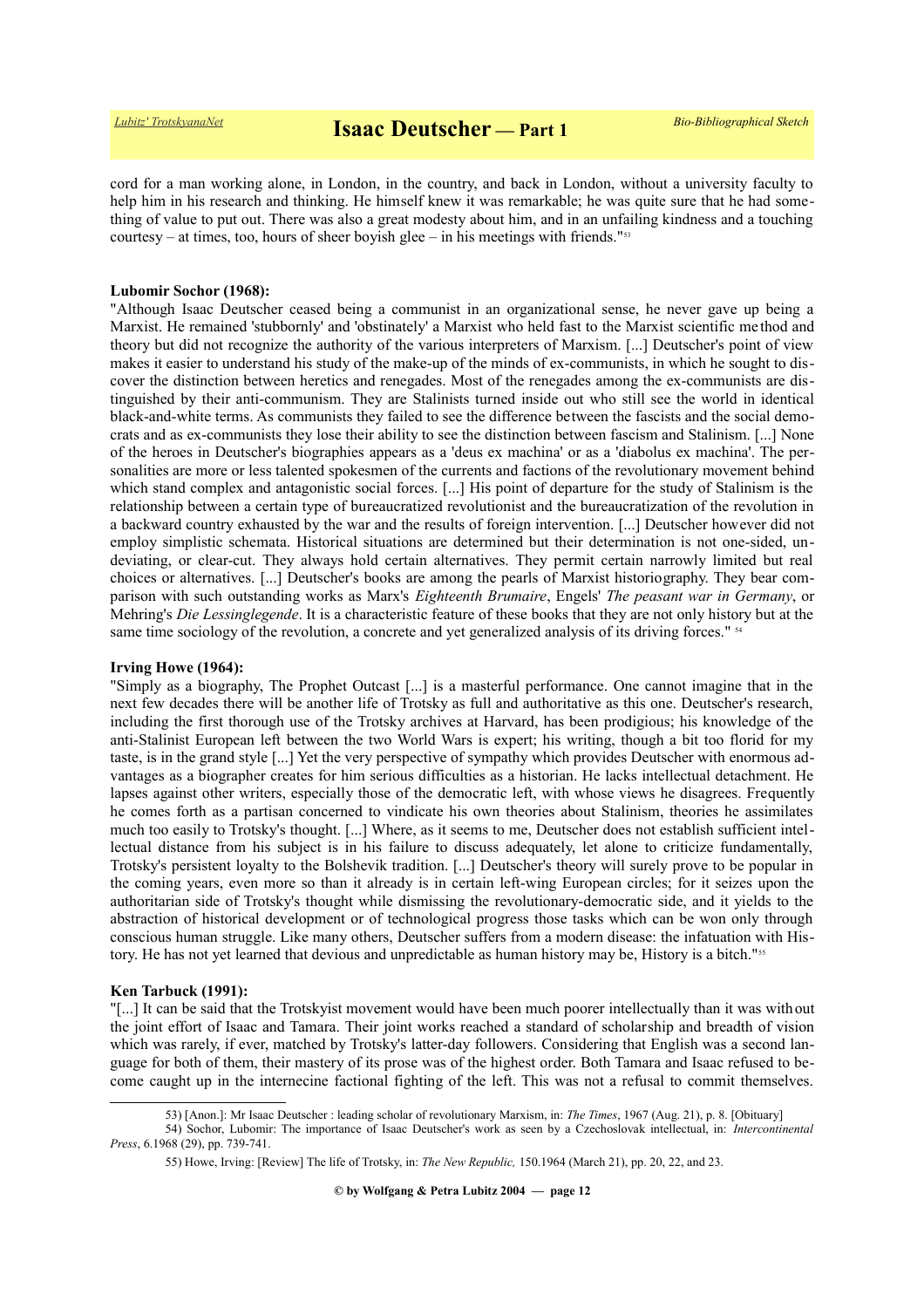Rather it was an understanding that their contributions would have been less had they become embroiled in the many small sects claiming Trotsky's inheritance." <sup>[56](#page-12-0)</sup>

#### **Anon. (1969):**

"Even though many critics are unsure about the validity of Deutscher's works, they continue to praise his accomplishments. Walter Laqueur, who considers him more a prophet than a historian, writes: 'Of all those who have written about Soviet affairs since the Second World War, Isaac Deutscher is one of the most widely read and interesting. In spite of an inclination towards hagiography, his three-volume study of Trotsky is the definitive work on the subject and, at the same time, among the best contemporary political biographies. [...] His style is forceful, the sentiment not artificial; and there are striking historical analogies and literary allusions'. [...] William P. Gerberding believes that Deutscher has achieved acclaim in the West, even though he disagrees with the ideologies of the West, because of 'his lucid and vivid writing style. He is usually engaging and provocative, sometimes even when his dogmas fatally obscure his perceptions."<sup>1[57](#page-12-1)</sup>

#### **Ralph Miliband (1983):**

"He was a consistent and severe critic of Stalin and Stalinism; but he allied his condemnation with a positive assessment of what had been achieved by 'revolution from above' which Stalin had engineered. A major theme of Deutscher's writings was that a new working class was coming into being in the Soviet Union, which would in time fulfil the promise of the 'unfinished revolution' begun in October 1917."<sup>[58](#page-12-2)</sup>

#### **Perry Anderson (1992):**

"The historical conditions that produced this singular revolutionary socialist have passed away. Neither the living connection with the world of Lenin or Luxemburg, nor the cosmopolitanism of an older East-Central Europe, was available to subsequent generations. Yet Deutscher's work continues to represent an indispensable source for the culture and politics of socialism, because of its peculiar combination of qualities. Among these was the serene political fortitude with which Deutscher met the contingencies of his own period – his unshakable fidelity to the political ideals of his youth, amidst so many conflagrations in which one edifice of the Left after another burnt down, or had to be reconstructed. That fortitude was the product of his absolute independence of thought – the entire freedom of his person and outlook from those fashions and phobias which have swayed the intelligentsias of the Left in one direction after another – successively Stalinist or Maoist, structuralist or post-struc turalist, advocates of the new working class or the new social movements, Euro-communism or Euro-socialism. But his spiritual independence was the very opposite of sectarian or Pharisaical isolation. Deutscher had an ability to communicate with a greater audience than any other socialist writer of his generation in English. His books were translated, his articles read, across the world. Such universality was given by literary power. But this was not simply an aesthetic gift: it reflected an intellectual command of a classical Marxism so close to its sources in the full range of European culture and enlightenment behind it that it had no need of a specialized vocabulary [...] to find its words. The adoption of biography as his mode of writing history had a related meaning - a genre that has always possessed the widest appeal among the different kinds of literature about the past. In Deutscher's case, the biographical form had an additional, deeper meaning. In the life of an individual, he could join the discourses of morality and necessity that Marxism has often found it so hard to hold together. His *Stalin* and *Trotsky* are pre-eminently products of history, subject to the determinations of wider social forces that they expressed or rejected: but they are also moral agents, accountable for their actions and the consequences of them."[59](#page-12-3)

#### **Ian Birchall (2004):**

"After Trotsky's death in 1940 his followers were confined to small meetings and obscure newspapers. Deutscher, a gifted journalist and a fine writer, could not be ignored. Coinciding with a wave of radicalisation around CND, Deutscher brought Trotsky back into the mainstream and introduced him to a new generation. History is not made by great men, but history sometimes makes great men – Trotsky was one of them. Reading Deutscher's biography I realise just how outrageous it is that Trotsky's thought was transformed into something called 'orthodox Trotskyism'. There was nothing orthodox about Trotsky. He was a bold and original thinker."<sup>[60](#page-13-0)</sup>

<span id="page-12-0"></span><sup>56)</sup> Tarbuck, Ken: Tamara Deutscher (1913-1990), in: *Revolutionary History*, 3.1991 (3), p. 43.

<span id="page-12-1"></span><sup>57) [</sup>Anon.]: Deutscher, Isaac (Peregrine), 1907-1967, in: *Contemporary authors : first revision,* 5/8 (1969), p. 301.

<span id="page-12-2"></span><sup>58)</sup> Miliband, Ralph: Deutscher, Isaac, in: A *dictionary of Marxist thought / ed. by Tom Bottomore [et al.]*, Oxford, 1983, p. 119.

<span id="page-12-3"></span><sup>59)</sup> Anderson, Perry: The legacy of Isaac Deutscher, in: *Anderson, Perry: A zone of engagement*, London [etc.], 1992, pp. 72-73.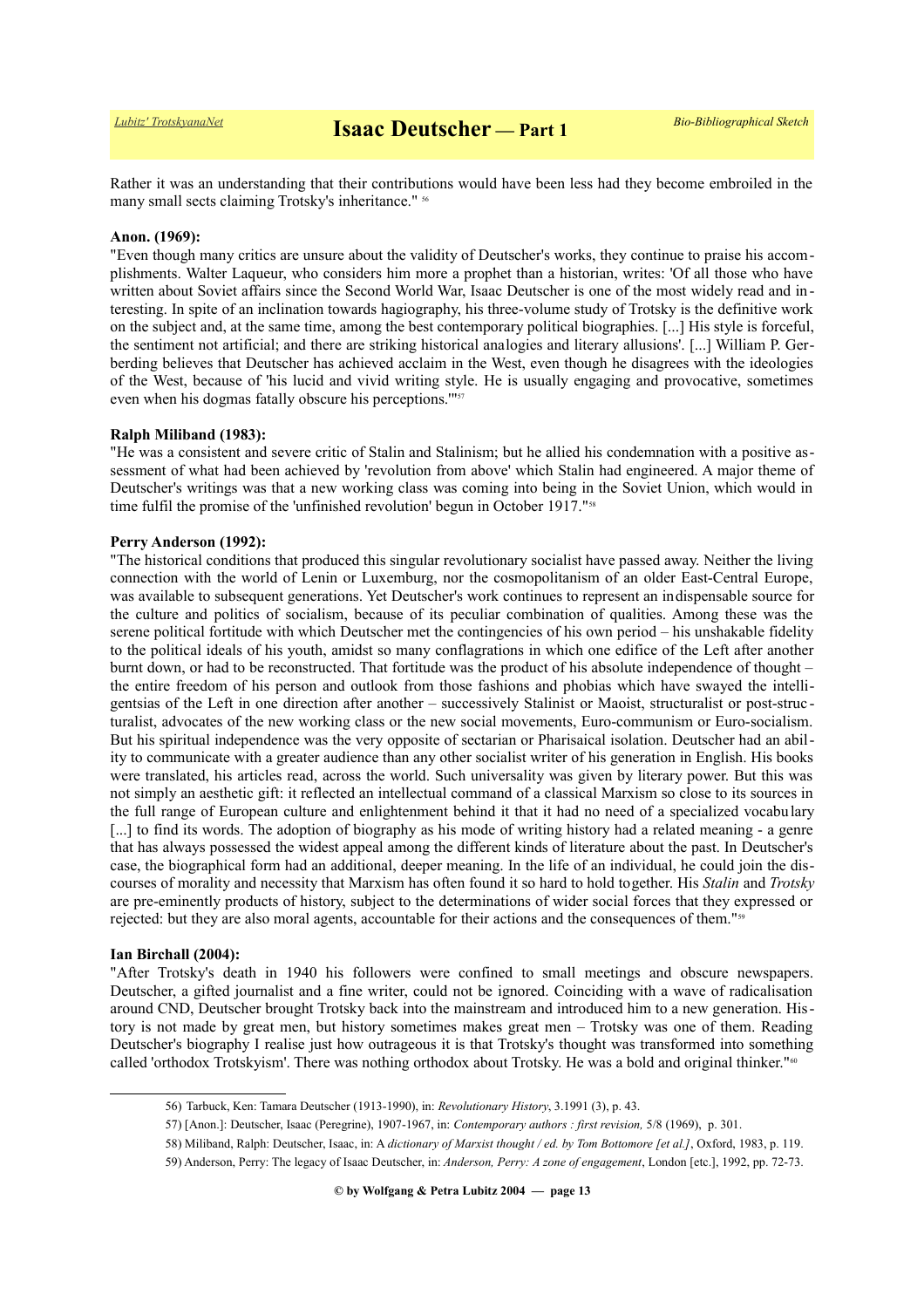# **Theordor Bergmann (1998):**

"Er hatte den Mut und die Kraft, Außenseiter zu sein. Er war Kommunist meist ohne Parteibuch, undogmatischer Marxist, kritischer Bewunderer Leo Trotzkis, gemieden von denen, die Trotzki in Erbpacht genommen hatten, nicht-jüdischer Jude, vaterlandsloser Geselle. Von den Stalinisten wurde er als Agent des Westens, von den Trotzkisten als Apologet des Stalinismus bezeichnet. Er war Historiker, der einige bleibende, große Werke geschrieben hat, und Publizist, auch Journalist, der laufende Ereignisse kommentierte und dabei manchmal irrte. [...] Unzweifelhaft war er der bedeutendste Marxist der Nachkriegsperiode. Marxismus war für ihn keine Bibel, kein Kanon, kein Rezeptbuch [...] sondern ein hervorragendes, bewährtes Analyseinstrument, mit dessen Hilfe wir unsere heutige Lage verstehen und die richtige Strategie des Klassenkampfes erarbeiten können. [...] Seine Hauptsünde in den Augen der Erbpächter der Gedanken Leo Trotzkis war, daß er in den dreißiger Jahren Trotzki von der Gründung der Vierten Internationale abgeraten hatte. [...] Er glaubte auch nicht an eine Renaissance jenes orthodoxen Trotzkismus. [...] Deutscher machte einen scharfen Unterschied zwischen Ketzern im Kommunismus und Renegaten des Kommunismus. Die Renegaten waren großenteils unkritische, begeisterte, fast gläubige Anhänger des real existierenden Kommunismus, d.h. des Stalinismus bzw. des Maoismus gewesen. Unvorbereitet von der Realität enttäuscht, wurden sie zu Antikommunisten. [...] Der Ketzer dagegen bleibt Marxist und Revolutionär und versucht, aus vermeidbaren Fehlern, unvermeidlichen Irrtümern und zu verurteilenden Verbrechen, die im Namen des Kommunismus begangen wurden, zu lernen. Er kritisiert offen, auch auf die Gefahr der Exkommunikation hin. [...] Isaac Deutscher war und blieb revolutionärer Internationalist. Er unterstützte den Freiheitskampf der Kolonialvölker, behielt aber seine eigene Position bei. Denn er sah in diesen Befreiungsbewegungen auch nationalistische Kräfte am Werke. [...] Als jüdischer Kommunist war Deutscher veranlaßt, seine eigene Position, seine Einstellung zur Jüdischen Frage in der Arbeiterbewegung und seine Haltung zum Nahostkonflikt zu bestimmen. Er selbst sah sich als 'nichtjüdischen Juden' [...], d.h. er bekannte sich zu seiner Herkunft, verstand sich aber als Internationalisten. Dennoch wich er der jüdischen Frage nicht aus. [...] daher anerkannte Deutscher das historische Recht des jüdischen Volkes auf einen eigenen Staat, blieb jedoch kritisch gegenüber der Politik der israelischen Regierung."[61](#page-13-1)

#### **Michael Cox (2000):**

"An admirer of Trotsky's but never an acolyte, Deutscher always approached the issue on the USSR therefore as a critical Marxist rather than a disenchanted liberal; someone moreover who had known what is what like to be hunted and hounded by the political apologists of Stalinism. Thus he looked at the Soviet Union not through the eyes of someone who was fascinated by Russia per se (like Carr) but as a revolutionary who was only really interested in the system there to the extent that its actions impacted on the cause of socialism elsewhere. Deutscher did not belong to any party or faction and made clear his differences with the organized followers of Trotsky. As he put it rather forcefully in a private letter to the French Trotskyist Pierre Frank, he was not and 'never' had 'been a believer in the Fourth International'. He remained as he once put it *au-dessus de la mêlée*. Yet Deutscher was always an activist in search of action and when given half a chance, as he was increasingly in the 1960s, he threw himself into the struggle, and nowhere more vigorously than in the United States where he played a crucial role in the early development of the anti-Vietnam War movement."[62](#page-13-2)

#### **Pierre Frank (1967):**

"Isaac Deutscher's death is a heavy loss for revolutionary Marxism. [...] As a participant in the Trotskyist movement, he was against the formation of the Fourth International in 1938. After seeking refuge in London in 1939, he ceased functioning as a militant and thereafter devoted himself to journalism and to writing the works through which he became known to an ever-growing public. His articles and essays on the Soviet Union had nothing in common – is there any need to say so? – with those of the official 'Kremlinologists'. The value of his writings, both in substance and style, came not only from his knowledge and talent; it is above all derived from the fact that the journalist and writer was deeply attached to Marxism as a method of thought and passionately dedicated to the international struggle of the masses for socialism. Thus he carried on the struggle as an unaffiliated combatant in a manner suited to his gifts. [...] This biography [the Trotsky trilogy] is incontestably a masterpiece worthy of the great revolutionary to whom it was dedicated. It is impossible to give an appreciation of the work

<span id="page-13-2"></span><span id="page-13-1"></span><span id="page-13-0"></span><sup>60)</sup> Birchall, Ian: [Review] All along the watchtower, in: *Socialist Review* <TSB 1521> [ISSN 0141-2442], 2004 (Jan.)

<sup>61)</sup> Bergmann, Theodor: Isaac Deutscher - ein jüdischer Ketzer im Kommunismus, in: *Utopie kreativ,* 1998 (97/98), pp. 95 and 103-105.

<sup>62)</sup> Cox, Michael: E. H. Carr and Isaac Deutscher - a very 'special relationship', in: *E. H. Carr : a critical appraisal / ed. by Michael Cox,* Houndsmills, Basingstoke [etc.], 2000, p. 127.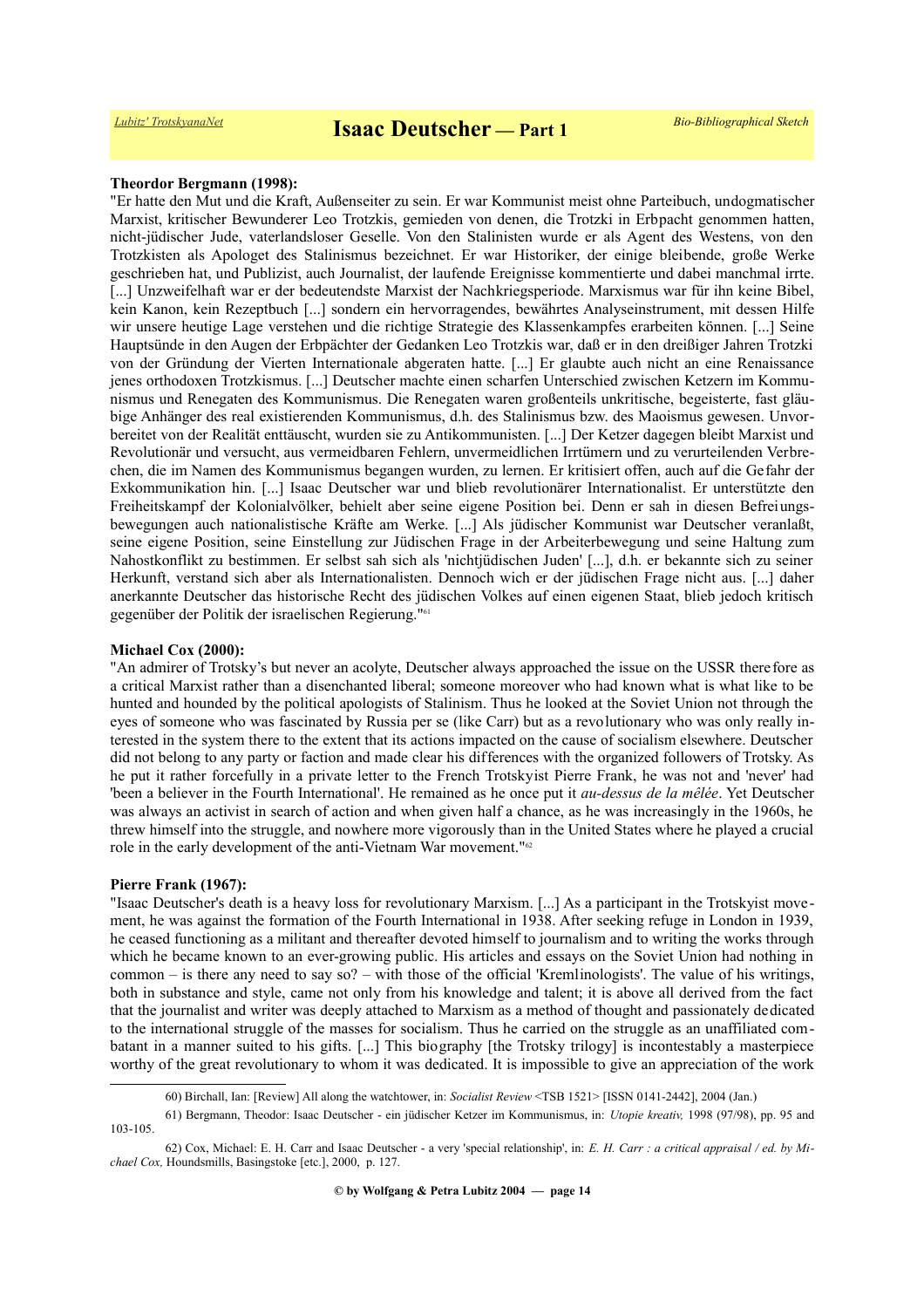in which not only are the facts scrupulously set forth in contrast to the colossal lies and calumnities heaped up by Stalinism and the essence of Trotsky's theories and views presented in the clearest and most striking way, but in which Deutscher, who did not know Trotsky in his lifetime, was able to paint so lifelike a portrait of that manysided and complex personality. He was likewise able to delineate the equally rich personality of Natalia, Leon Trotsky's companion, with much sensitivity. Those who will write about Trotsky in the future [...] may perhaps be able to add some new elements and make judgements different from Deutscher's, but they will have to take his trilogy as a point of departure. [...] In particular, we cannot forget that it often served to introduce numerous young people to Trotskyist ideas which led to their political activity within the Trotskyist movement itself."<sup>[63](#page-14-0)</sup>

## **David Horowitz (1971):**

"[...] Throughout his life he remained a lonely, if towering, figure on the political and intellectual landscape of his time. This is not to say that his genius lacked recognition; his talents were so formidable that they compelled recognition. But despite his achievements as a biographer, historian, and Marxist he was, in a deeper sense, a shepherd without a flock. [...] A survivor of the classic period of revolutionary Bolshevism, Deutscher devoted his main intellectual energies to solving the riddle posed by the fateful close of that era and the course that Bolshevism followed under the leadership of Stalin. [...] In the end, it was Deutscher's unique achievement that he constructed in his exile a Marxist vision of Bolshevism and his fate, which could serve as a bridge between the tradition and achievements of the old revolutionary left and the new. [...] A real Marxist, Deutscher would say, does not spend his intellectual energies theorizing about Marxism; he uses Marxist insights to understand society and its development. It is but a measure of Deutscher's own achievement in employing theoretical insights that the quality of his history is apparent even to the non-Marxist, whose eye may not recognize the sources of its architecture, but whose sensibility can appreciate a masterpiece when it sees one."[64](#page-14-1)

#### **Ralf Grötzinger (1988):**

"Weder Rasse noch Religion noch Nationalität machten für Deutscher die Zugehörigkeit zum Judentum aus, sondern die Solidarität mit den Verfolgten und Ausgerotteten. Ilja Ehrenburgs 'Ich werde stets wiederholen, daß ich Jude bin, solange es auf der Welt auch nur einen Antisemiten gibt', galt auch für Deutscher. [...] Durch seine Schriften, insbesondere durch seine dreibändige Trotzki-Biographie hat er dazu beigetragen, das Gedankengut der Vorkriegszeit zu überliefern und einer neuen Generation von Sozialisten den revolutionären Marxismus bzw. Trotzkismus nahezubringen. Er hat mindestens so gut wie die IV. Internationale dazu beigetragen, die Geschichte der Oktoberrevolution von allen stalinistischen Verfälschungen und Lügen zu befreien und die wirkliche Rolle Trotzkis darzustellen. Man kann, mit Ernest Mandel, sagen, daß in den fünfziger und sechziger Jahren kein anderes Buch so viele Leute zum Bruch mit dem Stalinismus und zur Anäherung an den Trotzkismus geführt hat wie die Trotzki-Trilogie, die nach wie vor 'eine mächtige Waffe gegen bürgerliche und stalinistische Mystifizierungen und Verfälschungen der Geschichte' ist (Mandel). [...] Die Arbeiterbewegung bzw. die Linke war nach dem Zweiten Weltkrieg entweder antikommunistisch oder stalinistisch; die wenigen Marxisten blieben isoliert. Der IV. Internationale mochte Deutscher nicht beitreten. Zudem schien er vielen Trotzkisten suspekt aufgrund der Stalin-Biographie [...]. Man warf Deutscher vor, sein Versuch, ein objektives Bild von Stalin und dessen Politik zu zeichnen, sei in eine Legitimation des Stalinismus ausgeartet, das Verstehenwollen sei in Rechtfertigung übergegangen. Im trotzkistischen Lager galt Deutscher plötzlich als Apologet Stalins."[65](#page-14-2)

#### **Christoph Jünke (1997):**

"Meisterhaft verstand und entfaltete er den noch heute weitgehend unbegriffenen Doppelcharakter der russischen Revolution als letzte der großen europäischen bürgerlichen Revolutionen und als erste proletarische Revolution in der Geschichte. [...] Er blieb ein unverbesserlicher Optimist, der auf die Frage, ob der Glaube an die Menschheit auch noch nach dem Holocaust und der Tatsache, daß dies keinerlei tieferen Eindruck bei den europäischen Nationen hinterlassen hat, gerechtfertigt sei, emphatisch antwortete: 'Er war es in jedem Fall, denn der Glaube an die endgültige Solidarität aller Menschen ist selbst eine der notwendigen Bedingungen, um die Menschheit zu erhalten und um unsere Zivilisation vom Bodensatz der Barbarei zu befreien, der noch immer fortwirkt und sie

<span id="page-14-0"></span><sup>63)</sup> Frank, Pierre: Isaac Deutscher, in: *World Outlook = Perspective mondiale,* 5.1967 (30), pp. 755-756.

<span id="page-14-2"></span><span id="page-14-1"></span><sup>64)</sup> Horowitz, David: Introduction, in: *Isaac Deutscher : the man and his work / ed. by David Horowitz*, London, 1971, p. 9.

<sup>65)</sup> Grötzinger, Ralf: Isaac Deutscher (1907-1967), in: *Inprekorr : internationale Pressekorrespondenz der IV. Internationale,* 1988 (199), pp. 23-24.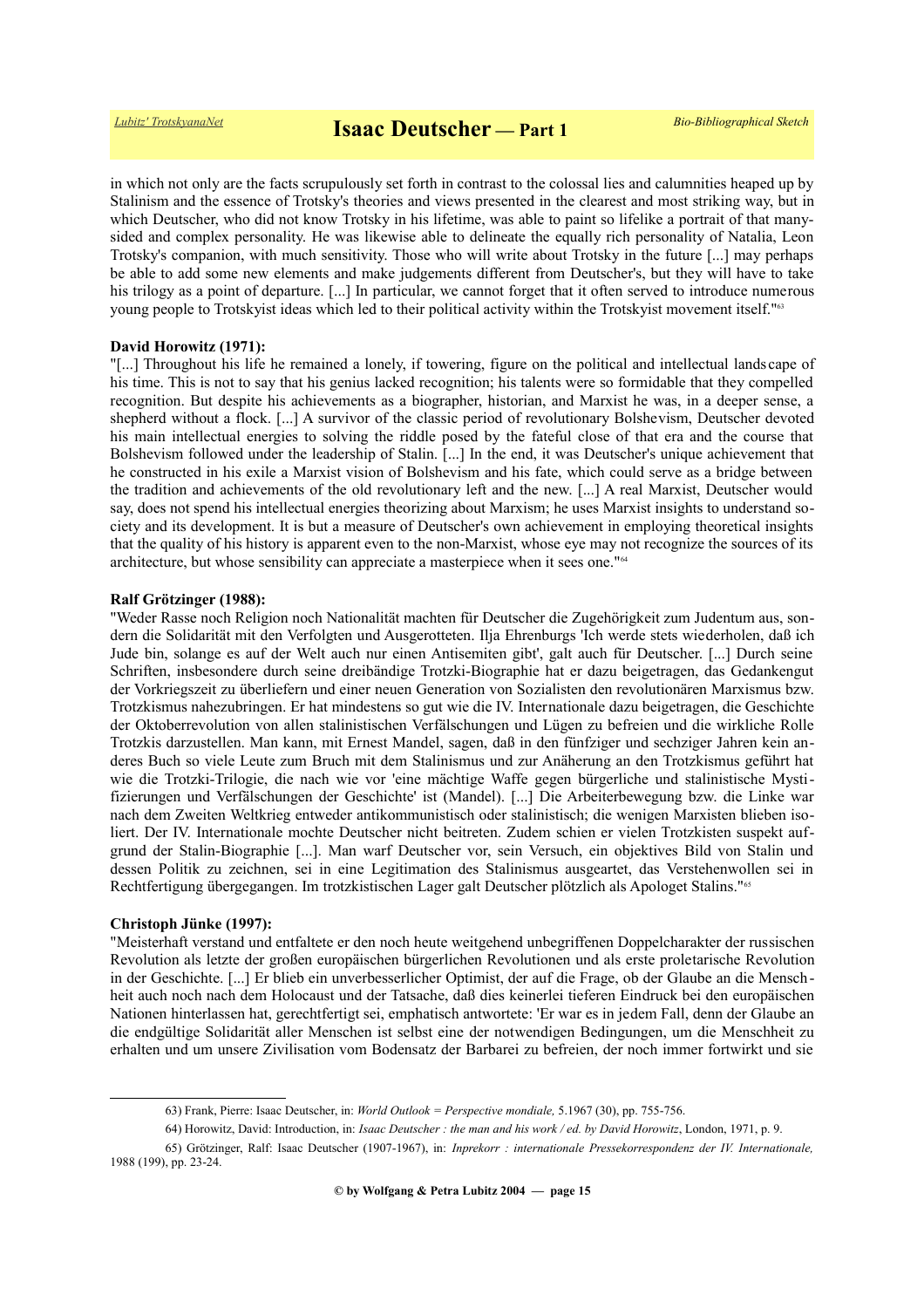noch immer vergiftet'."[66](#page-15-0)

#### **Justin Rosenberg (1996):**

"[...] For Isaac Deutscher was not just another Marxist. He was one of the most eloquent of those who kept alive the critical spirit of classical Marxism at a time when in different ways that spirit was being stifled on both sides of the Cold War. For this alone the present generation of socialists is indebted to him."[67](#page-15-1)

#### **Cyril Smith (1977):**

"For, despite Deutscher's tributes to Trotsky's greatness, brilliance, heroism, etc., he was an opponent of every one of Trotsky's ideas, and above all an enemy of the Fourth International, the culmination of Trotsky's life work."[68](#page-15-2)

#### **Leopold Labedz (1962):**

"After a careful analysis of Deutscher's sayings and writings, precious little remains of critical independence and historical impartiality; and this explains the suspicion that all his protestations of liberalism and objectivity, justified by occasional reservations and reluctant strictures, are nothing but a mask necessitated by 'bourgeois' journalism and academic convention. Deutscher appears to be at the bottom unable to shed his dogmatic style of thinking and cannot understand free thought unbound by a body of scriptures. A heretic is after all only a rebel against a particular interpretation of dogma, not against orthodoxy as such. His vision of Soviet affairs is essentially simplistic. [...] Objectivity and a realistic attitude to facts cannot be based on a prophetic approach, but only on sober critical analysis. The picture that emerges is of a man who takes himself much too seriously as an analyst, who is careless about evidence, always ready to shift the argument to prove his oracular prescence, re-luctant to admit an error, more concerned with the recovery of faith than with the discovery of truth."<sup>[69](#page-15-3)</sup>

#### **KenTarbuck (1992):**

"It was a curious contradiction in Deutscher's make-up that he should have failed to understand the necessity for the Fourth International precisely because of the working class defeats of the period, since in many ways it had to try to do collectively what he tried to do individually by his withdrawal into the 'watchtower'. The Fourth International could never be a mere repeat - in a different form - of any of the other three Internationals. That is not to say, of course, that Trotsky and the other founders of the Fourth International started out with the intention of such a withdrawal, but that was to its historic role for many years. Nor did Deutscher understand that without organisation his own work would have been largely shouting in the wind, since those young people who were stirred by his writings could not have turned their message into meaningful activity without the prior existence of a political organisation."[70](#page-15-4)

#### **Ronald Aronson (2005):**

"Isaac Deutscher stands out among the early intellectual mentors of the New Left as the only one who expounded classical Marxism. [...] For those of us who were anti-Stalinist Marxists, reading Deutscher's Trotsky trilogy was a rite of passage. It was simultaneously a sympathetic, critical and reflective biography of Trotsky and a full-blown history of the Russian revolution. In his Trotsky trilogy and other books and articles on Stalin, the contemporary Soviet Union and China, the cold war, Marxism, ex-Communists and Jewish history, Deutscher offered a living Marxism that was both unashamed of its revolutionary commitment and able to grasp historic ironies and tragedies. [...] Paradoxically, the tragic story of Trotsky's rise and fall gave us a profound sense of hope, even as Deutscher showed at every turn the historical logic behind Stalin's victory and Trotsky's defeat. After all, Deutscher argued passionately that the logic of history would also demand the fulfilment of socialism's vision of equality, democracy and workers' power in an advanced industrial society freed from class rule and the market. Trotsky embodied the 'good' Communism, destroyed by Stalin, that became a revolutionary inspiration

<sup>66)</sup> Jünke, Christoph: Die Geister der Vergangenheit : vor dreißig Jahren starb der Marxist Isaak Deutscher, in: *Analyse & Kritik : AK ; Zeitung für linke Debatte und Praxis,* N.F. 27.1997 (406), p. 3.

<span id="page-15-1"></span><span id="page-15-0"></span><sup>67)</sup> Rosenberg, Justin: Isaac Deutscher and the lost history of international relations, in: *New Left Review,* 1996 (215), pp. 3.

<span id="page-15-2"></span><sup>68)</sup> Smith, Cyril: The practice and theory of Isaac Deutscher, in: *Labour Review*, 1.1977 (6), pp. 325.

<span id="page-15-4"></span><span id="page-15-3"></span><sup>69)</sup> Labedz, Leopold: Deutscher as historian and prophet, in: *Survey*, 1962 (41), pp. 143 and 144.

<sup>70)</sup> Tarbuck, Ken: Ten years without Deutscher : an appraisal of the man and his influence, in: *Kendall, Walter: Isaac Deutscher 1907-1967 : a critical appreciation on the twenty-fifth anniversary of his death / Walter Kendall ; Alistair Mitchell and Ken Tarbuck,* Worthing, West Sussex, 1992, p. 5.